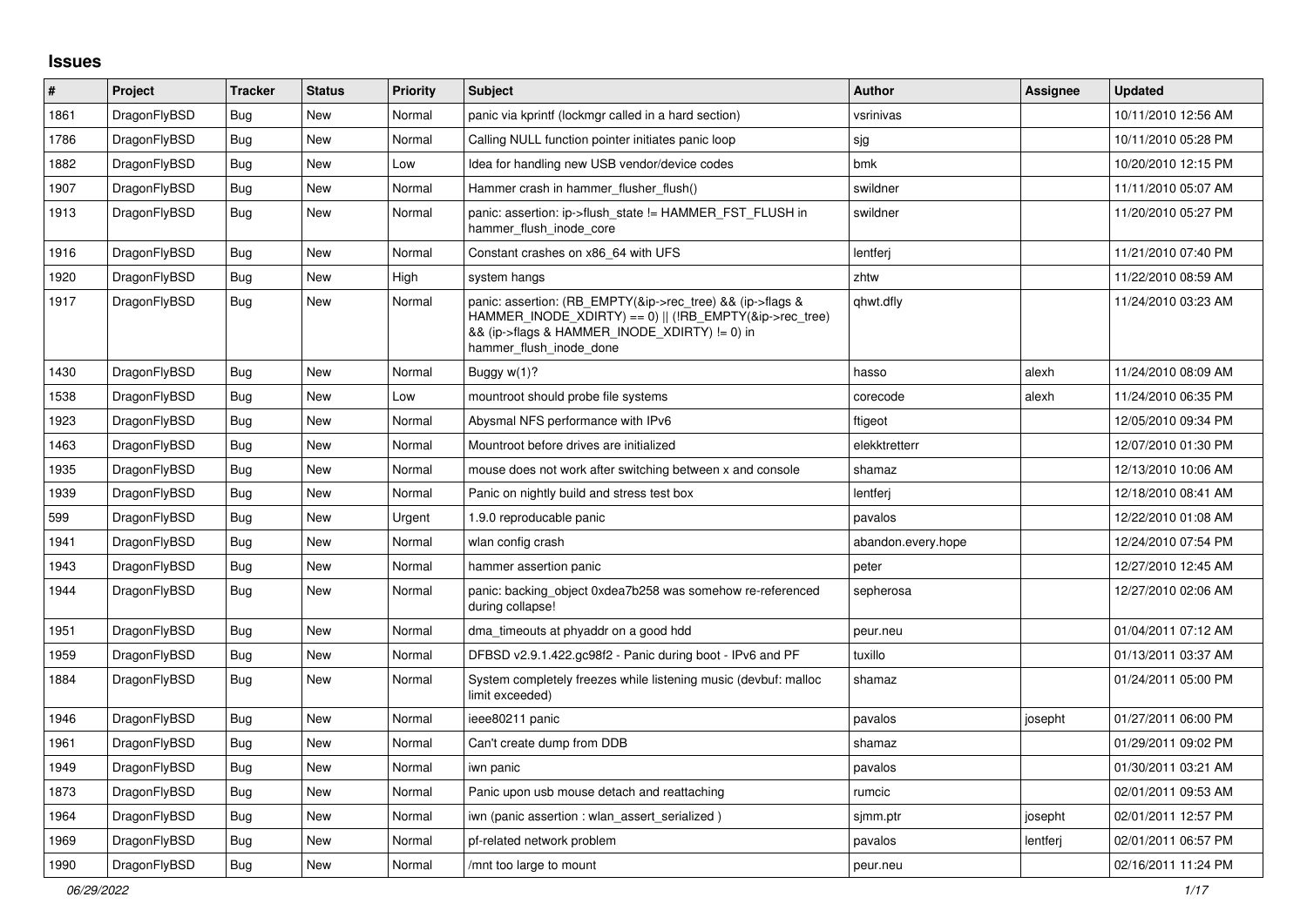| $\sharp$ | Project      | <b>Tracker</b> | <b>Status</b> | <b>Priority</b> | Subject                                                                                    | Author            | <b>Assignee</b> | <b>Updated</b>      |
|----------|--------------|----------------|---------------|-----------------|--------------------------------------------------------------------------------------------|-------------------|-----------------|---------------------|
| 2020     | DragonFlyBSD | <b>Bug</b>     | <b>New</b>    | Low             | Port brcm80211 driver from Linux to DragonFly BSD                                          | studer            |                 | 03/05/2011 10:54 PM |
| 2008     | DragonFlyBSD | Bug            | <b>New</b>    | Normal          | lwkt_setcpu_remote: td->td_flags 00800621 console flood                                    | pavalos           |                 | 03/06/2011 09:37 PM |
| 2004     | DragonFlyBSD | <b>Bug</b>     | New           | Normal          | LWKT_WAIT_IPIQ panic                                                                       | steve             |                 | 03/08/2011 05:46 PM |
| 1984     | DragonFlyBSD | <b>Bug</b>     | <b>New</b>    | Normal          | hammer mount fails after crash - HAMMER: FIFO record bad head<br>signature                 | thomas.nikolajsen |                 | 03/08/2011 06:57 PM |
| 2048     | DragonFlyBSD | Bug            | New           | Normal          | panic: ffs_sync: rofs mod                                                                  | pavalos           |                 | 04/12/2011 05:45 AM |
| 2037     | DragonFlyBSD | <b>Bug</b>     | Feedback      | Normal          | Panic Bad link elm while building packages                                                 | ftigeot           | dillon          | 04/21/2011 07:20 AM |
| 2051     | DragonFlyBSD | <b>Bug</b>     | New           | Normal          | No ipv6 lan route entry created on 2.10                                                    | ftigeot           |                 | 04/21/2011 10:37 AM |
| 2055     | DragonFlyBSD | <b>Bug</b>     | New           | Normal          | ssh + IPV6 + bridge => connection freezes                                                  | steve             |                 | 04/24/2011 07:13 PM |
| 2052     | DragonFlyBSD | Bug            | <b>New</b>    | Normal          | Kernel panic: CPU APIC ID out of range                                                     | Anonymous         |                 | 05/02/2011 11:06 AM |
| 1874     | DragonFlyBSD | <b>Bug</b>     | New           | Normal          | mpd listening on all IPs, accepting only on one                                            | rumcic            |                 | 05/08/2011 01:01 PM |
| 2075     | DragonFlyBSD | <b>Bug</b>     | New           | Normal          | pflogd on x86 64                                                                           | fanch             |                 | 05/16/2011 04:04 PM |
| 2072     | DragonFlyBSD | Bug            | <b>New</b>    | Normal          | Fatal trap 12: stopped at lwkt send ipig3                                                  | rumcic            |                 | 05/17/2011 04:12 AM |
| 2077     | DragonFlyBSD | <b>Bug</b>     | New           | Normal          | USB devices conflicting                                                                    | srussell          |                 | 05/17/2011 05:12 PM |
| 2078     | DragonFlyBSD | Bug            | New           | Normal          | DFBSD i386 v2.11.0.201.g3ed2f - Panic during installworld into a<br>vn0 device             | tuxillo           |                 | 05/19/2011 07:50 PM |
| 2082     | DragonFlyBSD | Bug            | New           | Normal          | dfbsd 2.10.1 amd64 - mc port build error with 'bmake bin-install'                          | sun-doctor        |                 | 05/25/2011 07:18 PM |
| 2080     | DragonFlyBSD | Bug            | <b>New</b>    | Normal          | panic: lockmgr thrd_sleep: called from interrupt, ipi, or hard code<br>section             | rumcic            |                 | 05/30/2011 05:06 PM |
| 2085     | DragonFlyBSD | Bug            | New           | Normal          | panic: assertion: (m->flags & PG_MAPPED) == 0 in<br>vm_page_free_toq                       | vsrinivas         |                 | 06/10/2011 07:48 AM |
| 2071     | DragonFlyBSD | Bug            | New           | High            | Panic on assertion: (int)(flg->seq - seq) > 0 in hammer_flusher_flush<br>after inode error | vsrinivas         |                 | 06/12/2011 07:59 AM |
| 2094     | DragonFlyBSD | <b>Bug</b>     | New           | Normal          | Segfault when gdb printing backtrace from core dump                                        | greenrd           |                 | 06/25/2011 04:14 PM |
| 2095     | DragonFlyBSD | <b>Bug</b>     | New           | Low             | Running installer post-install: Unsupported DFUI transport "                               | greenrd           |                 | 06/26/2011 09:20 AM |
| 1867     | DragonFlyBSD | Bug            | <b>New</b>    | Normal          | it(4) motherboard and fan problems                                                         | tuxillo           |                 | 07/08/2011 10:48 AM |
| 2099     | DragonFlyBSD | <b>Bug</b>     | New           | Normal          | page fault panic in vm system                                                              | pavalos           |                 | 07/10/2011 08:51 AM |
| 2100     | DragonFlyBSD | <b>Bug</b>     | Feedback      | Normal          | devfs related panic                                                                        | sepherosa         | alexh           | 07/10/2011 02:29 PM |
| 2104     | DragonFlyBSD | <b>Bug</b>     | New           | Normal          | network configuration seg. fault on install CD                                             | navratil          |                 | 07/26/2011 07:55 AM |
| 2107     | DragonFlyBSD | <b>Bug</b>     | New           | Normal          | 2.10.1 sata dvd drive issue                                                                | ausppc            |                 | 07/31/2011 08:41 PM |
| 1532     | DragonFlyBSD | <b>Bug</b>     | <b>New</b>    | Low             | jemalloc doesn't work on DragonFly                                                         | hasso             | sig             | 08/02/2011 01:14 AM |
| 2113     | DragonFlyBSD | <b>Bug</b>     | New           | Normal          | nmalloc threaded program fork leak                                                         | vsrinivas         | vsrinivas       | 08/11/2011 07:25 PM |
| 2117     | DragonFlyBSD | Bug            | New           | High            | ACPI and/or bce(4) problem with 2.11.0.673.g0d557 on HP DL380<br>G6                        | pauska            |                 | 08/22/2011 10:15 AM |
| 2115     | DragonFlyBSD | <b>Bug</b>     | New           | Normal          | [msk] system freeze after receive some paquet                                              | bsdsx             |                 | 08/22/2011 10:22 AM |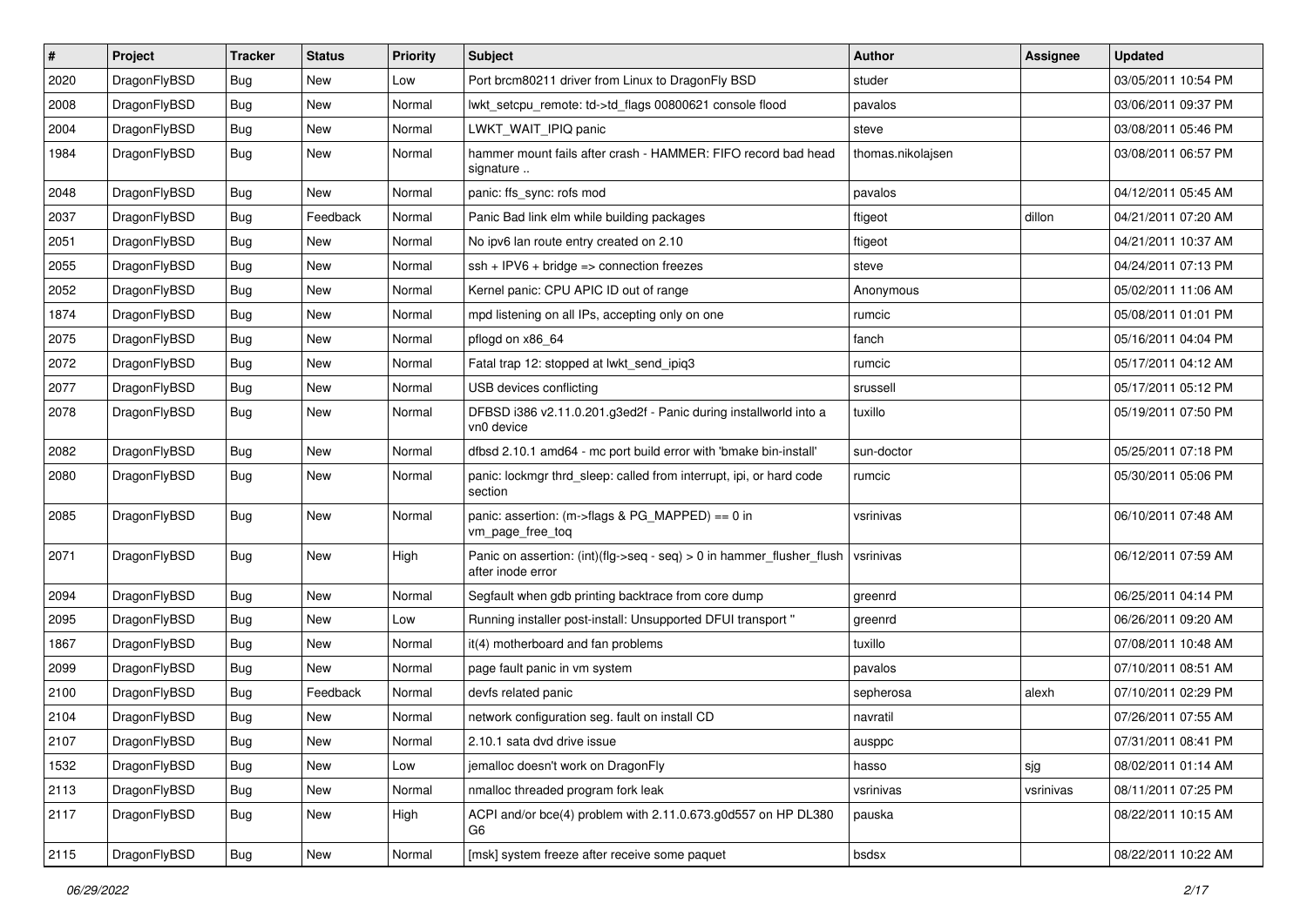| $\vert$ # | <b>Project</b> | <b>Tracker</b> | <b>Status</b> | <b>Priority</b> | <b>Subject</b>                                                                                             | <b>Author</b> | <b>Assignee</b> | <b>Updated</b>      |
|-----------|----------------|----------------|---------------|-----------------|------------------------------------------------------------------------------------------------------------|---------------|-----------------|---------------------|
| 2123      | DragonFlyBSD   | Bug            | <b>New</b>    | Normal          | hammer is losing files                                                                                     | schmir        |                 | 08/30/2011 07:56 PM |
| 2125      | DragonFlyBSD   | Bug            | <b>New</b>    | Normal          | Weird garbage in dmesg                                                                                     | herrgard      |                 | 08/30/2011 08:04 PM |
| 2124      | DragonFlyBSD   | Bug            | <b>New</b>    | Normal          | getty repeating too quickly on port /dev/ttyv0                                                             | sgeorge.ml    |                 | 09/01/2011 04:28 AM |
| 2129      | DragonFlyBSD   | Bug            | <b>New</b>    | Normal          | DFBSD v2.11.0.661.gf9438 i386 - panic: lockmgr thrd sleep                                                  | tuxillo       |                 | 09/05/2011 09:49 AM |
| 2138      | DragonFlyBSD   | <b>Bug</b>     | <b>New</b>    | Normal          | > 100% CPU usage                                                                                           | robin.carey1  |                 | 09/26/2011 12:20 PM |
| 2140      | DragonFlyBSD   | <b>Bug</b>     | New           | High            | hammer io delallocate panic with 'duplicate entry' message                                                 | ttw           |                 | 10/07/2011 12:22 PM |
| 2153      | DragonFlyBSD   | Bug            | <b>New</b>    | Normal          | Too many unuseful warnings at boot                                                                         | juanfra684    |                 | 10/18/2011 10:16 PM |
| 2154      | DragonFlyBSD   | Bug            | New           | Normal          | vkernel copyout() doesn't return EFAULT on error                                                           | vsrinivas     |                 | 10/20/2011 03:53 AM |
| 2158      | DragonFlyBSD   | <b>Bug</b>     | <b>New</b>    | Normal          | iwn panics with assertion on boot.                                                                         | eocallaghan   |                 | 10/24/2011 04:13 PM |
| 2164      | DragonFlyBSD   | <b>Bug</b>     | <b>New</b>    | Normal          | panic on reboot from usb.                                                                                  | eocallaghan   |                 | 10/27/2011 09:29 AM |
| 2161      | DragonFlyBSD   | Bug            | <b>New</b>    | Normal          | Outdated xorg.conf file gets installed into etc and screws up mouse                                        | eocallaghan   |                 | 10/27/2011 01:51 PM |
| 2166      | DragonFlyBSD   | Bug            | <b>New</b>    | Normal          | DFBSD v2.13.0.109.g05b9d - Strange lockups                                                                 | tuxillo       |                 | 10/29/2011 11:20 AM |
| 2045      | DragonFlyBSD   | <b>Bug</b>     | <b>New</b>    | Normal          | ral(4): Fatal trap 12: page fault while in kernel mode (two panics)                                        | herrgard      |                 | 11/03/2011 05:34 PM |
| 2171      | DragonFlyBSD   | <b>Bug</b>     | <b>New</b>    | Normal          | DFBSD v2.13.0.151.gdc8442 - panic: assertion "(*ptep &<br>$(PG MANAGED PG V)) == PG V''$                   | tuxillo       |                 | 11/04/2011 05:06 PM |
| 2098      | DragonFlyBSD   | Submit         | <b>New</b>    | Normal          | [PATCH] correct ath man page example<br>(/usr/src/share/man/man4/ath.4)                                    | nobody        |                 | 11/15/2011 12:27 AM |
| 2199      | DragonFlyBSD   | Bug            | <b>New</b>    | Normal          | screen segfaults if utmpx isn't present                                                                    | pavalos       |                 | 11/15/2011 10:52 PM |
| 2210      | DragonFlyBSD   | Bug            | New           | Normal          | Bugtracker cannot assign default project for new users                                                     | ahuete.devel  |                 | 11/17/2011 11:30 AM |
| 2224      | DragonFlyBSD   | <b>Bug</b>     | <b>New</b>    | Normal          | v2.13.0.291.gaa7ec - Panic on fq while installing world                                                    | tuxillo       |                 | 11/18/2011 01:40 AM |
| 2245      | DragonFlyBSD   | <b>Bug</b>     | <b>New</b>    | Normal          | panic: assertion "ref < &td->td_toks_end" failed in lwkt_gettoken at<br>/usr/src/sys/kern/lwkt_token.c:588 | juanfra684    |                 | 11/22/2011 07:41 PM |
| 2248      | DragonFlyBSD   | <b>Bug</b>     | <b>New</b>    | Normal          | sysctl panic                                                                                               | pavalos       |                 | 11/23/2011 06:23 PM |
| 2167      | DragonFlyBSD   | Bug            | <b>New</b>    | Normal          | shutdown/reboot fails after uptime msg                                                                     | marino        |                 | 11/28/2011 03:01 AM |
| 2092      | DragonFlyBSD   | Bug            | <b>New</b>    | Normal          | Panic: Bad link elm 0x next->prev != elm                                                                   | masterblaster | dillon          | 12/04/2011 12:49 PM |
| 2254      | DragonFlyBSD   | Bug            | New           | Normal          | panic: assertion "ref < &td->td toks end" failed in lwkt gettoken at<br>/usr/src/sys/kern/lwkt token.c:588 | eocallaghan   |                 | 12/05/2011 10:21 PM |
| 2252      | DragonFlyBSD   | <b>Bug</b>     | <b>New</b>    | Low             | snd hda not useable if loaded via /boot/loader.conf                                                        | xbit          | swildner        | 12/14/2011 12:23 AM |
| 2265      | DragonFlyBSD   | <b>Bug</b>     | <b>New</b>    | Normal          | mbsrtowcs does not properly handle invalid mbstate t in ps                                                 | c.turner1     | swildner        | 01/10/2012 07:56 PM |
| 2282      | DragonFlyBSD   | Bug            | In Progress   | Normal          | gdb segfaults with certain corefiles                                                                       | tuxillo       |                 | 01/18/2012 04:40 PM |
| 2141      | DragonFlyBSD   | <b>Bug</b>     | <b>New</b>    | Urgent          | loader and/or documentation broken                                                                         | sjg           |                 | 01/20/2012 10:51 AM |
| 341       | DragonFlyBSD   | Bug            | New           | Normal          | Vinum erroneously repors devices as busy                                                                   | corecode      | swildner        | 01/21/2012 04:50 AM |
| 2283      | DragonFlyBSD   | <b>Bug</b>     | <b>New</b>    | Normal          | DFBSD DragonFly v2.13.0.957.g4f459 - pmap_release: page<br>should already be gone 0xc27120bc               | tuxillo       |                 | 01/23/2012 03:03 AM |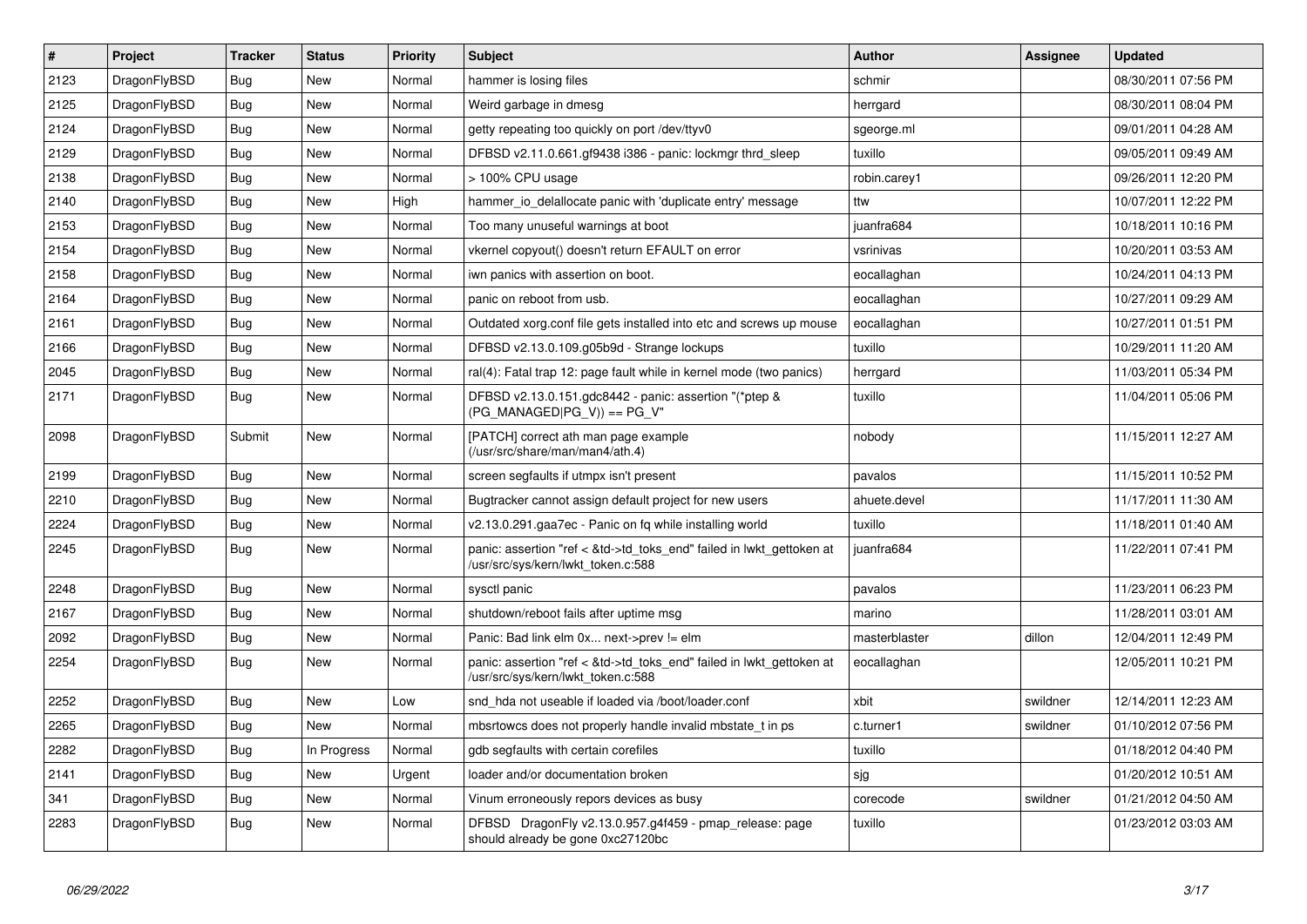| $\sharp$ | Project      | <b>Tracker</b> | <b>Status</b> | <b>Priority</b> | <b>Subject</b>                                                                    | <b>Author</b>     | Assignee | <b>Updated</b>      |
|----------|--------------|----------------|---------------|-----------------|-----------------------------------------------------------------------------------|-------------------|----------|---------------------|
| 2292     | DragonFlyBSD | Bug            | New           | Normal          | re interface with jumbo frames (mtu larger than 1500) hangs after<br>some traffic | Anonymous         |          | 01/31/2012 12:11 AM |
| 2306     | DragonFlyBSD | Bug            | <b>New</b>    | Normal          | a crash starts the kernel debugger in text mode, but just reboots in X            | phma              |          | 02/11/2012 08:02 PM |
| 2308     | DragonFlyBSD | <b>Bug</b>     | New           | Normal          | System freeze when unloading snd_hda                                              | jaydg             |          | 02/19/2012 07:15 AM |
| 2297     | DragonFlyBSD | Bug            | <b>New</b>    | Normal          | strange NFS (client) error messages / problems                                    | Anonymous         |          | 02/19/2012 02:59 PM |
| 2311     | DragonFlyBSD | <b>Bug</b>     | New           | Normal          | Xorg crash having something to do with drm                                        | phma              |          | 02/22/2012 09:59 AM |
| 2319     | DragonFlyBSD | <b>Bug</b>     | New           | Normal          | crypt/passwd forward compat                                                       | c.turner1         |          | 02/28/2012 12:39 PM |
| 2081     | DragonFlyBSD | <b>Bug</b>     | Feedback      | Normal          | Panic on device "detach" / "failure"                                              | vsrinivas         |          | 02/29/2012 07:11 AM |
| 1860     | DragonFlyBSD | <b>Bug</b>     | Feedback      | Normal          | Panic while creating UFS fs on vn(4) for initrd                                   | matthias          |          | 02/29/2012 07:16 AM |
| 1669     | DragonFlyBSD | Bug            | In Progress   | Normal          | Drive wont open using button                                                      | elekktretterr     |          | 02/29/2012 12:05 PM |
| 2324     | DragonFlyBSD | <b>Bug</b>     | New           | Normal          | natacotrol support > 2TB not working even after the ftigeot patch                 | zenny             |          | 03/03/2012 01:00 AM |
| 2331     | DragonFlyBSD | <b>Bug</b>     | New           | Normal          | reading mouse mode from unopen file descriptor hangs mouse<br>driver              | phma              |          | 03/14/2012 09:43 AM |
| 2090     | DragonFlyBSD | Bug            | Feedback      | Normal          | snd_hda does not support headphone automute                                       | justin            |          | 03/29/2012 08:03 PM |
| 2345     | DragonFlyBSD | <b>Bug</b>     | In Progress   | Normal          | DFBSD v3.1.0.457.gd679f - NFS panic on diskless station                           | tuxillo           |          | 04/07/2012 05:22 PM |
| 2351     | DragonFlyBSD | <b>Bug</b>     | In Progress   | Normal          | DFBSD v3.1.0.579.g44ccf - Stuck during startup, random freezes                    | tuxillo           |          | 04/24/2012 08:21 AM |
| 2316     | DragonFlyBSD | <b>Bug</b>     | New           | Normal          | Ungraceful invalid password handling for adding a new user in the<br>installer    | rune              |          | 04/27/2012 11:23 PM |
| 2061     | DragonFlyBSD | Bug            | <b>New</b>    | Normal          | USB keyboard boot panic                                                           | sjg               |          | 05/04/2012 12:20 AM |
| 2371     | DragonFlyBSD | <b>Bug</b>     | <b>New</b>    | Normal          | Timezone problem with America/Sao_Paulo                                           | raitech           |          | 05/17/2012 01:42 PM |
| 2387     | DragonFlyBSD | Bug            | <b>New</b>    | Normal          | hammer ignores -t during dedup                                                    | phma              |          | 06/17/2012 12:30 PM |
| 2389     | DragonFlyBSD | <b>Bug</b>     | New           | Normal          | computer crashed while listing processes                                          | phma              |          | 06/18/2012 02:49 PM |
| 2084     | DragonFlyBSD | <b>Bug</b>     | <b>New</b>    | Normal          | DFBSD v2.11.0.242.g4d317 - panic: zone: entry not free                            | tuxillo           |          | 07/03/2012 01:23 AM |
| 2347     | DragonFlyBSD | Bug            | Feedback      | High            | Hammer PFSes destroy does not give back full space allocated to<br><b>PFS</b>     | sgeorge           |          | 07/19/2012 01:11 AM |
| 2369     | DragonFlyBSD | Bug            | <b>New</b>    | Normal          | panic: Bad link elm 0xffffffe07edf6068 next->prev != elm                          | jaydg             |          | 08/15/2012 03:04 AM |
| 2403     | DragonFlyBSD | <b>Bug</b>     | New           | Low             | newfs -E doesn't handle /dev/serno device names properly                          | ftigeot           |          | 08/17/2012 05:07 AM |
| 1714     | DragonFlyBSD | <b>Bug</b>     | <b>New</b>    | Low             | hwpmc                                                                             | alexh             | swildner | 08/18/2012 02:03 PM |
| 2412     | DragonFlyBSD | <b>Bug</b>     | New           | Normal          | wlan0 fails to get address via dhclient                                           | nonsolosoft       |          | 08/30/2012 05:55 AM |
| 2296     | DragonFlyBSD | <b>Bug</b>     | In Progress   | High            | panic: assertion "m->wire_count > 0" failed                                       | thomas.nikolajsen |          | 08/30/2012 06:09 AM |
| 2182     | DragonFlyBSD | <b>Bug</b>     | New           | Normal          | if_msk PHY FIFO underrun/overflow                                                 | nonsolosoft       |          | 09/03/2012 06:39 AM |
| 2423     | DragonFlyBSD | <b>Bug</b>     | New           | Urgent          | After multiple panics/locks, hitting KKASSERT in<br>hammer_init_cursor            | rumcic            |          | 09/18/2012 02:28 AM |
| 2421     | DragonFlyBSD | Bug            | New           | High            | Kernel panic: vm_fault: page 0xc0f70000 not busy!                                 | lentferj          |          | 10/03/2012 08:16 AM |
| 2430     | DragonFlyBSD | <b>Bug</b>     | New           | Normal          | Alternate Password Hash method                                                    | robin.carey1      |          | 10/07/2012 06:28 AM |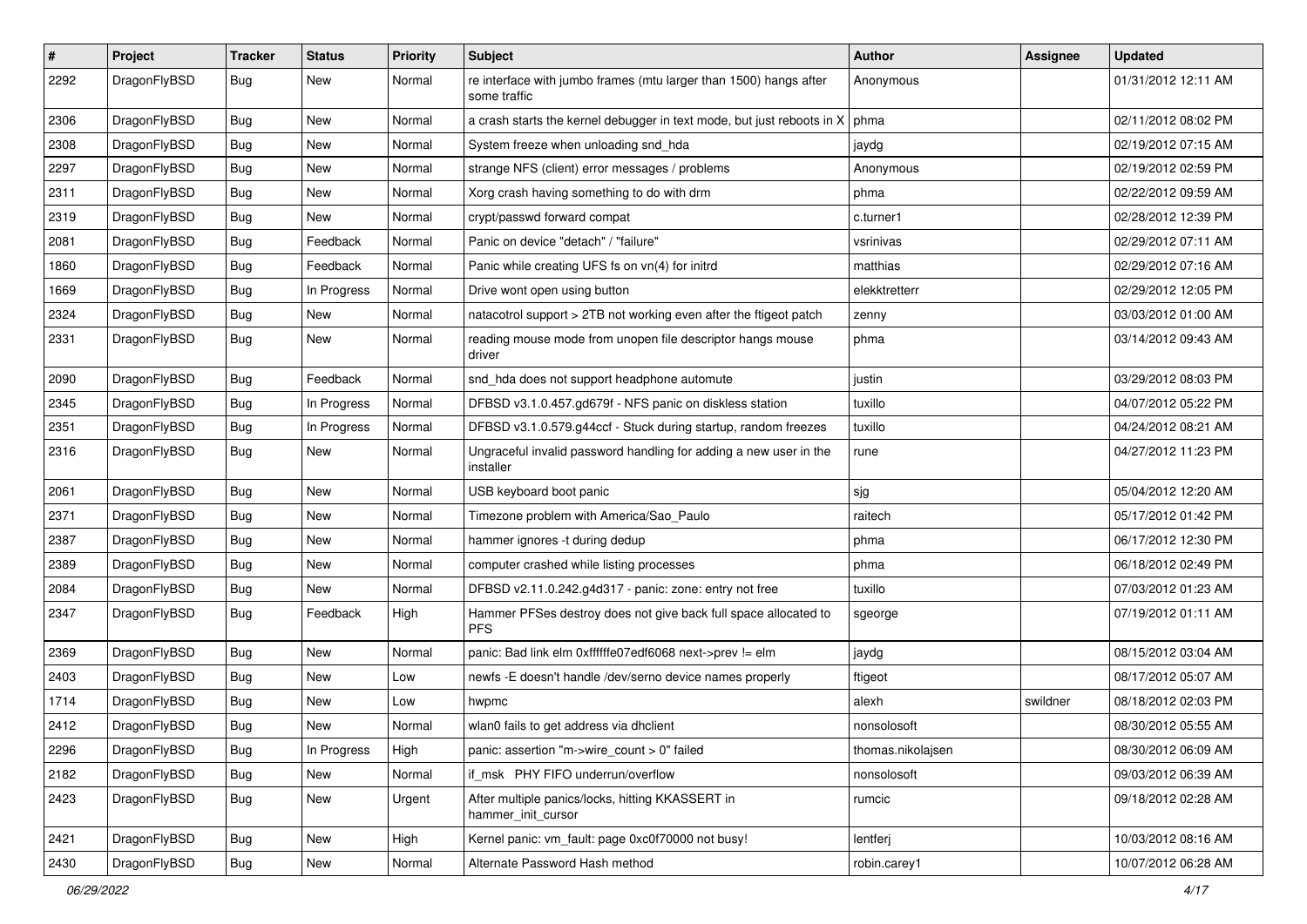| $\vert$ # | Project      | <b>Tracker</b> | <b>Status</b> | <b>Priority</b> | <b>Subject</b>                                                                                                               | <b>Author</b>     | <b>Assignee</b> | <b>Updated</b>      |
|-----------|--------------|----------------|---------------|-----------------|------------------------------------------------------------------------------------------------------------------------------|-------------------|-----------------|---------------------|
| 1525      | DragonFlyBSD | <b>Bug</b>     | New           | Normal          | boehm-gc problems                                                                                                            | hasso             |                 | 10/13/2012 07:13 PM |
| 2434      | DragonFlyBSD | <b>Bug</b>     | New           | Normal          | BTX Halted - Boot fails on USB/GUI                                                                                           | lucmv             |                 | 10/17/2012 08:12 PM |
| 2444      | DragonFlyBSD | <b>Bug</b>     | New           | Normal          | Crash during Hammer overnight cleanup                                                                                        | justin            |                 | 11/04/2012 07:58 AM |
| 2453      | DragonFlyBSD | <b>Bug</b>     | New           | Normal          | panic: assertion "gd->gd_spinlocks == 0" failed                                                                              | Johannes.Hofmann  |                 | 11/12/2012 12:54 PM |
| 2353      | DragonFlyBSD | <b>Bug</b>     | In Progress   | Normal          | panic: assertion "gd->gd_spinlocks_wr == 0" failed in<br>bsd4 schedulerclock                                                 | jaydg             | alexh           | 11/28/2012 01:57 AM |
| 2499      | DragonFlyBSD | <b>Bug</b>     | In Progress   | Urgent          | DRAGONFLY_3_2 lockd not responding correctly                                                                                 | Nerzhul           |                 | 01/22/2013 12:47 PM |
| 2436      | DragonFlyBSD | Bug            | New           | Normal          | panic: assertion "lp->lwp_qcpu == dd->cpuid" failed in<br>dfly_acquire_curproc                                               | thomas.nikolajsen |                 | 01/23/2013 11:07 AM |
| 2396      | DragonFlyBSD | Bug            | Feedback      | High            | Latest 3.1 development version core dumps while destroying master<br><b>PFS</b>                                              | sgeorge           |                 | 01/23/2013 04:10 PM |
| 2288      | DragonFlyBSD | <b>Bug</b>     | Feedback      | Normal          | Random IO performance loss introduced since January 1st                                                                      | lentferj          |                 | 01/23/2013 04:21 PM |
| 2493      | DragonFlyBSD | <b>Bug</b>     | New           | Normal          | vidcontrol: invalid video mode name                                                                                          | Svarov            |                 | 01/24/2013 09:55 AM |
| 2370      | DragonFlyBSD | <b>Bug</b>     | New           | Normal          | panic: ffs valloc: dup alloc                                                                                                 | marino            | vsrinivas       | 02/01/2013 09:28 AM |
| 2496      | DragonFlyBSD | <b>Bug</b>     | New           | Normal          | NTFS malloc limit exceeded                                                                                                   | plasmob           | tuxillo         | 02/19/2013 08:47 AM |
| 2520      | DragonFlyBSD | Bug            | New           | Normal          | panic: assertion "IS_SERIALIZED((ifp->if_serializer))" failed in<br>if_default_serialize_assert at /usr/src/sys/net/if.c:437 | ano               |                 | 03/09/2013 12:14 AM |
| 385       | DragonFlyBSD | <b>Bug</b>     | Feedback      | Low             | Mail archive address removal                                                                                                 | justin            | justin          | 03/09/2013 11:24 AM |
| 331       | DragonFlyBSD | <b>Bug</b>     | In Progress   | Normal          | ftpsesame (aka Bridging S01E03)                                                                                              | bastyaelvtars     |                 | 03/09/2013 12:28 PM |
| 725       | DragonFlyBSD | <b>Bug</b>     | In Progress   | Low             | 'make distribution' fails w/'ro' /usr/obj                                                                                    | c.turner          |                 | 03/09/2013 01:01 PM |
| 1144      | DragonFlyBSD | <b>Bug</b>     | Feedback      | Normal          | Incorrect clock under KVM                                                                                                    | msylvan           |                 | 03/09/2013 01:17 PM |
| 1563      | DragonFlyBSD | <b>Bug</b>     | Feedback      | Normal          | reset(1) doesn't reset terminal to the defaults                                                                              | hasso             |                 | 03/10/2013 04:17 AM |
| 1502      | DragonFlyBSD | <b>Bug</b>     | In Progress   | Normal          | Lock while deleting files from nohistory HAMMER directories                                                                  | hasso             |                 | 03/10/2013 04:28 AM |
| 1489      | DragonFlyBSD | <b>Bug</b>     | Feedback      | Normal          | panic: ufs dirbad: bad dir                                                                                                   | rumcic            |                 | 03/10/2013 04:34 AM |
| 293       | DragonFlyBSD | <b>Bug</b>     | Feedback      | Low             | Various updates to the handbook                                                                                              | victor            | victor          | 03/10/2013 04:46 AM |
| 1249      | DragonFlyBSD | <b>Bug</b>     | Feedback      | Normal          | panic: ffs_vfree: freeing free inode                                                                                         | rumcic            |                 | 03/10/2013 05:13 AM |
| 1250      | DragonFlyBSD | <b>Bug</b>     | Feedback      | Normal          | Panic upon plugging an USB flash drive into the machine                                                                      | rumcic            |                 | 03/10/2013 05:17 AM |
| 1668      | DragonFlyBSD | <b>Bug</b>     | Feedback      | Normal          | Power button not working                                                                                                     | elekktretterr     |                 | 03/10/2013 06:22 AM |
| 1824      | DragonFlyBSD | <b>Bug</b>     | Feedback      | Normal          | kernel panic, x86, 2.7.3.859.ge5104                                                                                          | akirchhoff135014  |                 | 03/10/2013 07:49 AM |
| 2531      | DragonFlyBSD | <b>Bug</b>     | New           | Normal          | camcontrol fails to disable APM                                                                                              | m.lombardi85      |                 | 03/23/2013 12:28 PM |
| 2529      | DragonFlyBSD | <b>Bug</b>     | New           | Low             | Sundance network adapter is not detected and attached                                                                        | kworr             |                 | 03/25/2013 02:29 AM |
| 2535      | DragonFlyBSD | <b>Bug</b>     | New           | Normal          | Imap processes apparentlt blocked on disk I/O                                                                                | ftigeot           |                 | 04/02/2013 09:31 AM |
| 2136      | DragonFlyBSD | <b>Bug</b>     | New           | Normal          | socketpair() doesn't free file descriptors on copyout failure                                                                | vsrinivas         |                 | 04/05/2013 09:13 AM |
| 2547      | DragonFlyBSD | <b>Bug</b>     | New           | High            | crashed while doing a dry run of pkg_rolling-replace                                                                         | phma              |                 | 04/18/2013 10:40 PM |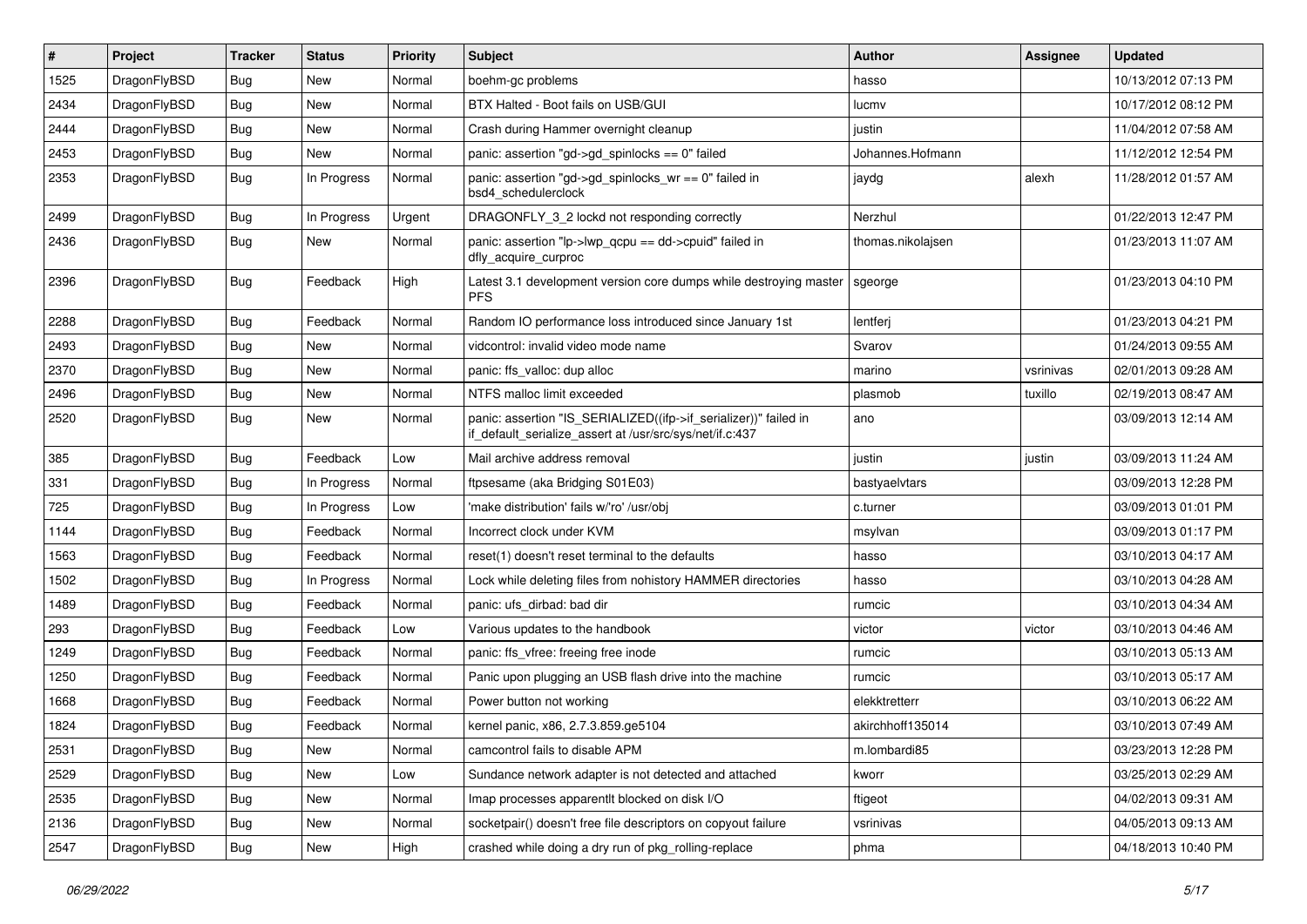| $\sharp$ | Project      | <b>Tracker</b> | <b>Status</b> | <b>Priority</b> | Subject                                                                                                        | Author            | Assignee  | <b>Updated</b>      |
|----------|--------------|----------------|---------------|-----------------|----------------------------------------------------------------------------------------------------------------|-------------------|-----------|---------------------|
| 2552     | DragonFlyBSD | <b>Bug</b>     | New           | Low             | hammer recovery should indicate progress                                                                       | phma              |           | 05/03/2013 12:13 AM |
| 2549     | DragonFlyBSD | Bug            | In Progress   | Normal          | netgraph7: Kernel page fault.                                                                                  | russiane39        | nant      | 05/10/2013 11:20 PM |
| 2557     | DragonFlyBSD | Bug            | New           | Normal          | stock 3.4.1 kernel halts during booting if dm and dm_target_crypt<br>are loaded and RAID controller is present | phma              |           | 05/12/2013 10:38 PM |
| 2565     | DragonFlyBSD | Bug            | <b>New</b>    | Normal          | "ifconfig ix0 up" panic                                                                                        | Itpig402a         |           | 06/03/2013 05:46 AM |
| 2568     | DragonFlyBSD | <b>Bug</b>     | New           | Normal          | AHCI panic                                                                                                     | josepht           |           | 06/07/2013 05:52 PM |
| 1302     | DragonFlyBSD | <b>Bug</b>     | In Progress   | Normal          | Checkpoint regression?                                                                                         | sjg               | sjg       | 07/10/2013 05:22 PM |
| 2577     | DragonFlyBSD | <b>Bug</b>     | New           | Normal          | virtio-blk iops performance is cpu limited on high end devices                                                 | gjs278            | vsrinivas | 08/01/2013 02:28 PM |
| 2569     | DragonFlyBSD | <b>Bug</b>     | New           | Normal          | ctime NFS                                                                                                      | ferney            |           | 08/11/2013 04:35 AM |
| 2586     | DragonFlyBSD | Bug            | <b>New</b>    | Normal          | pf: "modulate" state seems problematic                                                                         | srussell          |           | 09/25/2013 07:36 PM |
| 2595     | DragonFlyBSD | Bug            | New           | Normal          | DragonFly 3.4.3 crashes on SUN Blade X6250 with Qlogic ISP 2432<br>FC card                                     | Turvamies         |           | 10/07/2013 11:53 AM |
| 2598     | DragonFlyBSD | Bug            | <b>New</b>    | Normal          | i386 via USB Booting                                                                                           | mbzadegan         |           | 10/21/2013 02:28 AM |
| 2604     | DragonFlyBSD | <b>Bug</b>     | New           | Normal          | dell laptop does not boot with LATEST                                                                          | isenmann          |           | 11/20/2013 02:07 AM |
| 2609     | DragonFlyBSD | Bug            | New           | Normal          | master: panic: assertion<br>"LWKT_TOKEN_HELD_ANY(vm_object_token(object))" failed in<br>swp_pager_lookup       | thomas.nikolajsen |           | 11/28/2013 11:36 AM |
| 2611     | DragonFlyBSD | Bug            | New           | Normal          | Change in IP address results in network not working                                                            | phma              |           | 12/05/2013 07:55 PM |
| 2556     | DragonFlyBSD | <b>Bug</b>     | Feedback      | Normal          | DragonFly v3.5.0.81.gd3479 - Process signal weirdness                                                          | tuxillo           |           | 12/17/2013 03:48 PM |
| 2618     | DragonFlyBSD | <b>Bug</b>     | New           | Normal          | mouse problem on RELEASE-3_6_0                                                                                 | FilippoMo         |           | 12/20/2013 03:26 AM |
| 2620     | DragonFlyBSD | Bug            | <b>New</b>    | Normal          | moused problem                                                                                                 | FilippoMo         |           | 12/20/2013 10:32 AM |
| 2621     | DragonFlyBSD | <b>Bug</b>     | New           | Normal          | core dump using cdrom                                                                                          | nonsolosoft       |           | 12/27/2013 12:43 AM |
| 2622     | DragonFlyBSD | Bug            | New           | Normal          | VAIO FIT15E fn keys support                                                                                    | nonsolosoft       |           | 12/31/2013 01:31 AM |
| 2626     | DragonFlyBSD | <b>Bug</b>     | <b>New</b>    | Normal          | iwn driver drops with error: "firmware error 'iwn intr: fatal firmware<br>error"                               | rodyaj            |           | 01/09/2014 05:50 AM |
| 1193     | DragonFlyBSD | Bug            | <b>New</b>    | Normal          | kernel doesn't recognize cdrom drive                                                                           | nonsolosoft       |           | 01/25/2014 09:11 PM |
| 679      | DragonFlyBSD | <b>Bug</b>     | New           | Low             | Netgraph backward compatibility for old *LEN constants                                                         | nant              | nant      | 02/18/2014 05:45 AM |
| 1185     | DragonFlyBSD | <b>Bug</b>     | <b>New</b>    | High            | need a tool to merge changes into /etc                                                                         | wa1ter            |           | 02/18/2014 06:02 AM |
| 989      | DragonFlyBSD | <b>Bug</b>     | New           | Normal          | installer/fdisk trouble with wrapped values                                                                    | Discodestroyer    |           | 02/18/2014 06:27 AM |
| 1246     | DragonFlyBSD | <b>Bug</b>     | <b>New</b>    | Normal          | bad resolution (monitor desync) with livedvd                                                                   | Przem0l           |           | 02/18/2014 06:29 AM |
| 2645     | DragonFlyBSD | <b>Bug</b>     | New           | Normal          | panic with dsched fq and ioprio                                                                                | jyoung15          |           | 02/20/2014 07:29 AM |
| 285      | DragonFlyBSD | <b>Bug</b>     | Feedback      | Low             | interrupt latency with re without ip address configured                                                        | thomas.nikolajsen |           | 02/20/2014 10:30 AM |
| 2619     | DragonFlyBSD | <b>Bug</b>     | New           | Normal          | DragonFly 3.6 can't be installed on a 6TB volume                                                               | ftigeot           |           | 02/23/2014 11:55 PM |
| 2473     | DragonFlyBSD | <b>Bug</b>     | New           | Normal          | Kernel crash when trying to up the wpi0 device (Dfly<br>v3.3.0.758.g47388-DEVELOPMENT)                         | tomaz             |           | 02/24/2014 08:50 AM |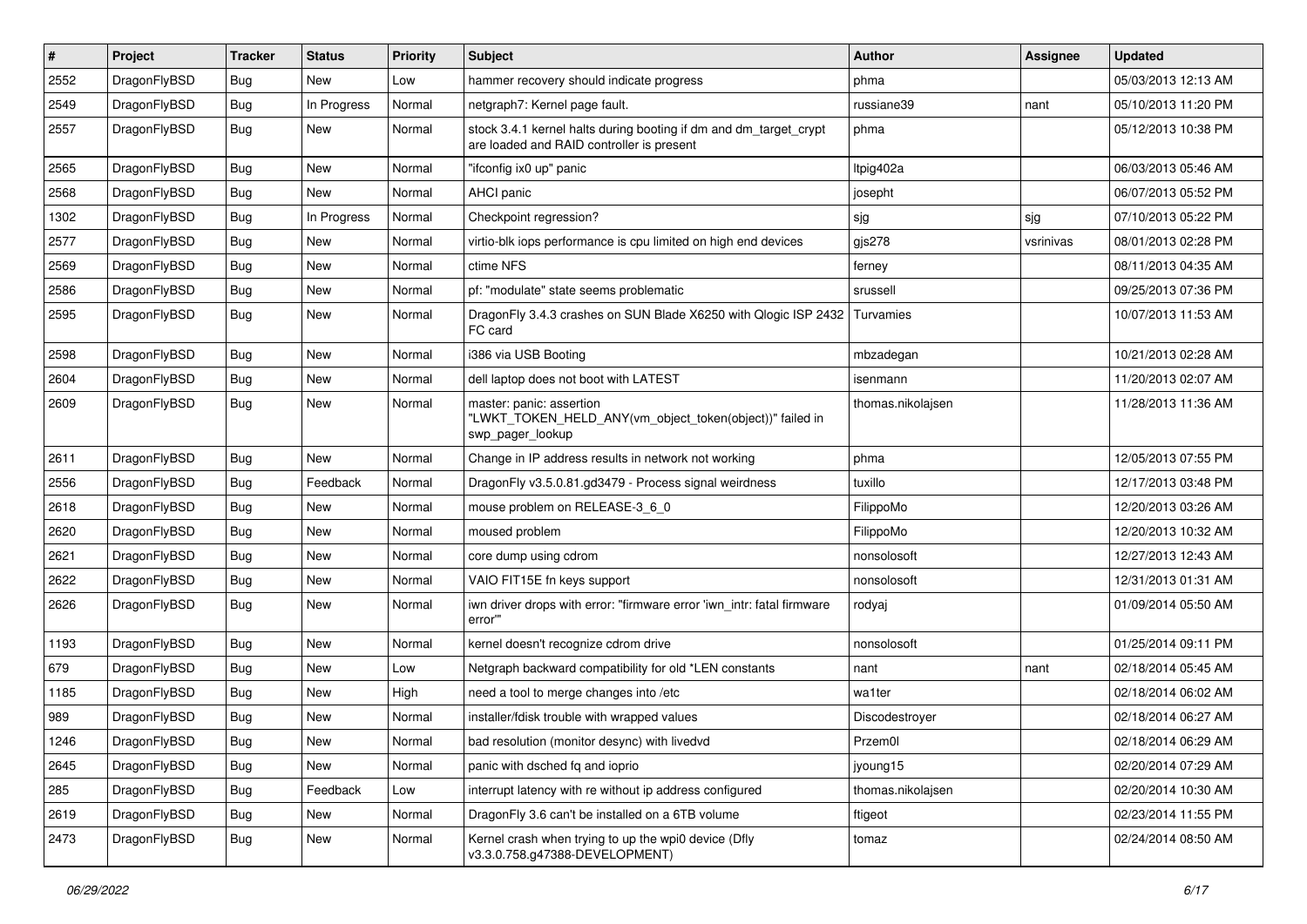| #    | Project      | <b>Tracker</b> | <b>Status</b> | <b>Priority</b> | Subject                                                                                          | <b>Author</b>  | Assignee | <b>Updated</b>      |
|------|--------------|----------------|---------------|-----------------|--------------------------------------------------------------------------------------------------|----------------|----------|---------------------|
| 2657 | DragonFlyBSD | Bug            | New           | High            | Needs acl to migrate our servers                                                                 | ferney         |          | 03/31/2014 11:37 AM |
| 1695 | DragonFlyBSD | Bug            | New           | Normal          | NFS-related system breakdown                                                                     | Anonymous      |          | 04/10/2014 12:35 AM |
| 2652 | DragonFlyBSD | <b>Bug</b>     | New           | Normal          | 189a0ff3761b47  ix: Implement MSI-X support locks up Lenovo<br>S10 Intel Atom n270               | davshao        |          | 05/14/2014 01:55 AM |
| 570  | DragonFlyBSD | Bug            | Feedback      | Normal          | 1.8.x: ACPI problems                                                                             | qhwt+dfly      |          | 06/02/2014 03:45 AM |
| 1330 | DragonFlyBSD | Bug            | Feedback      | Normal          | Hammer, usb disk, SYNCHRONIZE CACHE failure                                                      | josepht        |          | 06/02/2014 04:56 AM |
| 1592 | DragonFlyBSD | Bug            | Feedback      | Normal          | AcpiOSUnmapMemory: Warning, deallocation did not track<br>allocation.                            | eocallaghan    |          | 06/02/2014 07:45 AM |
| 2629 | DragonFlyBSD | Bug            | New           | Normal          | Replace gcc44 with llvm34, clang34, and libc++                                                   | tuxillo        |          | 06/02/2014 02:30 PM |
| 1579 | DragonFlyBSD | Bug            | Feedback      | Normal          | dfly 2.4.1 does not like HP DL360G4p and Smart Array 6400 with<br>MSA <sub>20</sub>              | tomaz.borstnar | tuxillo  | 06/02/2014 02:44 PM |
| 2416 | DragonFlyBSD | Bug            | <b>New</b>    | Normal          | ".' entry can be removed on mounted nfs filesystem                                               | ftigeot        | tuxillo  | 06/03/2014 04:40 AM |
| 2329 | DragonFlyBSD | Bug            | <b>New</b>    | Normal          | ibm x3550 & acpi                                                                                 | ano            |          | 06/03/2014 11:37 AM |
| 2490 | DragonFlyBSD | Bug            | New           | Normal          | nmalloc should color addresses to avoid cache bank conflictsw                                    | vsrinivas      |          | 06/10/2014 05:51 AM |
| 2489 | DragonFlyBSD | Bug            | New           | Normal          | nmalloc doesn't cache VA for allocations > 8KB                                                   | vsrinivas      |          | 06/10/2014 05:51 AM |
| 2680 | DragonFlyBSD | Bug            | New           | Low             | boot0cfg update makes box unbootable                                                             | herrgard       |          | 06/10/2014 06:02 AM |
| 2687 | DragonFlyBSD | Bug            | New           | Normal          | natacontrol software RAID in installer                                                           | csmelosky      |          | 06/22/2014 12:03 PM |
| 2688 | DragonFlyBSD | <b>Bug</b>     | New           | Normal          | 67613368bdda7 Fix wrong checks for U4B presence Asrock Z77M<br>difficulty detecting USB keyboard | davshao        |          | 06/28/2014 07:08 PM |
| 2712 | DragonFlyBSD | Bug            | <b>New</b>    | Normal          | connect(2) returns EINVAL when retrying after ECONNREFUSED                                       | jorisgio       |          | 08/14/2014 05:31 PM |
| 2731 | DragonFlyBSD | Bug            | In Progress   | Normal          | Screen full of random colors when starting Xorg with Intel Haswell<br>HD Graphics P4600          | ikatzmaier     |          | 11/12/2014 04:08 PM |
| 2738 | DragonFlyBSD | Bug            | New           | Normal          | Hammer: Strange behavior when trying to recover old version of<br>moved file                     | roland         |          | 11/20/2014 08:02 AM |
| 2746 | DragonFlyBSD | Bug            | New           | Normal          | some fraction of xterms started from the xmonad window manager<br>get killed with SIGALRM        | isenmann       | profmakx | 12/28/2014 02:51 AM |
| 2617 | DragonFlyBSD | Bug            | Feedback      | Normal          | Possible issue with wireless mouse on 3.6 release                                                | FilippoMo      |          | 01/14/2015 03:42 PM |
| 1194 | DragonFlyBSD | <b>Bug</b>     | <b>New</b>    | Normal          | SCSI errors while trying to copy photos from my camera                                           | elekktretterr  |          | 01/14/2015 04:39 PM |
| 1456 | DragonFlyBSD | Bug            | Feedback      | Normal          | Microsoft wireless desktop problems                                                              | elekktretterr  |          | 01/15/2015 08:34 AM |
| 846  | DragonFlyBSD | Bug            | Feedback      | Normal          | USB bugs:usb mouse can't used!                                                                   | frankning      |          | 01/15/2015 08:36 AM |
| 979  | DragonFlyBSD | Bug            | Feedback      | Normal          | Failure-prone USB mass storage (SB600? msdosfs? CAM?)                                            | floid          |          | 01/15/2015 08:38 AM |
| 1127 | DragonFlyBSD | <b>Bug</b>     | Feedback      | Low             | cdrom drive not detected                                                                         | tgr            | corecode | 01/15/2015 08:55 AM |
| 1560 | DragonFlyBSD | <b>Bug</b>     | Feedback      | Normal          | Unable to modify partition table on ThinkPad T61p during install                                 | rehsack        |          | 01/15/2015 08:57 AM |
| 600  | DragonFlyBSD | <b>Bug</b>     | <b>New</b>    | Low             | /sys/libkern/karc4random                                                                         | robin_carey5   | profmakx | 01/19/2015 03:07 AM |
| 1634 | DragonFlyBSD | <b>Bug</b>     | New           | Normal          | panic: spin_lock: 0xe4ad1320, indefinitive wait!                                                 | elekktretterr  |          | 01/19/2015 03:21 AM |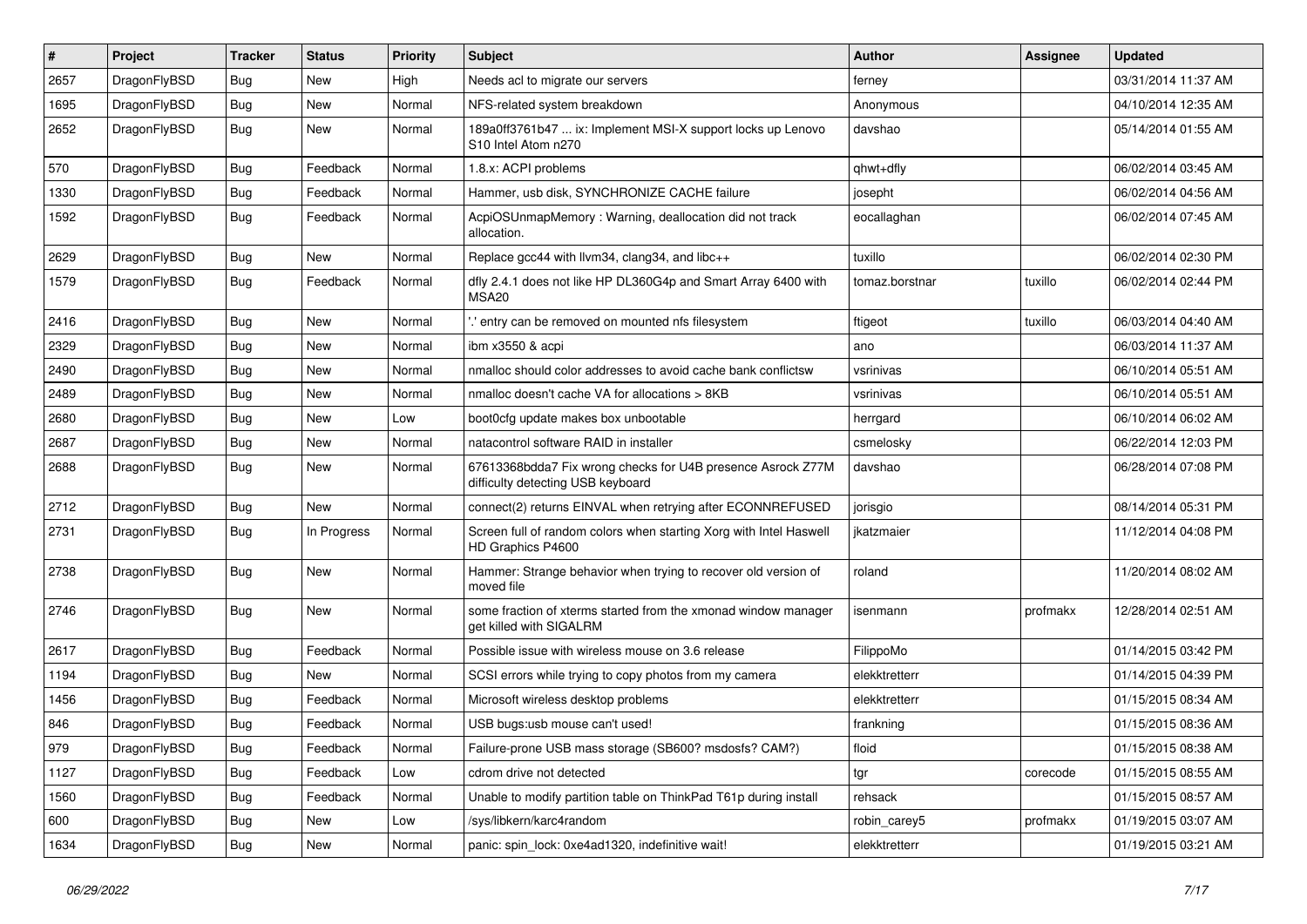| $\sharp$ | Project      | <b>Tracker</b> | <b>Status</b> | <b>Priority</b> | Subject                                                                                                                                                  | Author           | Assignee | <b>Updated</b>      |
|----------|--------------|----------------|---------------|-----------------|----------------------------------------------------------------------------------------------------------------------------------------------------------|------------------|----------|---------------------|
| 1672     | DragonFlyBSD | Bug            | Feedback      | Normal          | panic (trap 12) around btree_search() in 2.4.1-RELEASE                                                                                                   | floid            |          | 01/19/2015 03:36 AM |
| 2788     | DragonFlyBSD | Bug            | New           | Normal          | ioctl GSLICEINFO: Not working for vnode slice                                                                                                            | mneumann         |          | 02/12/2015 07:49 AM |
| 2790     | DragonFlyBSD | Submit         | New           | Low             | filedesc softrefs increment code factoring                                                                                                               | dclink           |          | 02/21/2015 04:00 AM |
| 2799     | DragonFlyBSD | Bug            | New           | Normal          | Fatal trap 12 caused by moused(8) -p/dev/cual0                                                                                                           | opvalues         |          | 03/04/2015 11:01 PM |
| 2802     | DragonFlyBSD | Bug            | <b>New</b>    | Normal          | USB Wifi urtwn0 crash from cd boot                                                                                                                       | opvalues         |          | 03/10/2015 01:07 AM |
| 2803     | DragonFlyBSD | Bug            | <b>New</b>    | Normal          | HAMMER: Warning: UNDO area too small!                                                                                                                    | ftigeot          |          | 03/11/2015 03:42 PM |
| 2809     | DragonFlyBSD | Bug            | New           | Normal          | hammer mirror-stream                                                                                                                                     | masu             |          | 04/10/2015 12:33 AM |
| 2812     | DragonFlyBSD | Bug            | <b>New</b>    | Normal          | Panic on Intel DE3815TYKHE                                                                                                                               | tmorp            |          | 05/14/2015 03:14 PM |
| 2816     | DragonFlyBSD | Bug            | New           | Normal          | A multitasking process being debugged can get stuck                                                                                                      | phma             |          | 05/19/2015 03:57 AM |
| 2820     | DragonFlyBSD | Bug            | New           | Normal          | TP-Link USB Wi-Fi adapter cannot be reattached to the system                                                                                             | shamaz           |          | 05/22/2015 09:45 PM |
| 2391     | DragonFlyBSD | Bug            | In Progress   | Normal          | System lock with ahci and acpi enabled on ATI RS690 chipset with<br>SMB600 sata controller                                                               | jorisgio         | vadaszi  | 06/03/2015 03:51 PM |
| 2822     | DragonFlyBSD | <b>Bug</b>     | <b>New</b>    | Normal          | USB 3.0 stick throws "reading primary partition table: error<br>accessing offset 000[] for 152" error, while the stick works on any<br>other OS I tested | revuwa           | profmakx | 06/29/2015 05:56 AM |
| 2819     | DragonFlyBSD | Bug            | In Progress   | Normal          | Random micro system freezes after a week of uptime                                                                                                       | ftigeot          | dillon   | 08/16/2015 08:46 PM |
| 2840     | DragonFlyBSD | Bug            | <b>New</b>    | Normal          | wrong voltage is reported                                                                                                                                | yellowrabbit2010 |          | 09/11/2015 06:09 PM |
| 2835     | DragonFlyBSD | <b>Bug</b>     | New           | Normal          | /usr/include/c++/5.0/bits/c++locale.h likes<br>POSIX C SOURCE>=200809                                                                                    | davshao          |          | 11/18/2015 03:40 AM |
| 2857     | DragonFlyBSD | Bug            | New           | Normal          | hammer stalls via bitcoin-qt                                                                                                                             | tkusumi          |          | 11/30/2015 06:52 AM |
| 2858     | DragonFlyBSD | Bug            | New           | Low             | Installer "Local or UTC" question should have "No" selected by<br>default.                                                                               | cgag             |          | 12/02/2015 01:18 PM |
| 2859     | DragonFlyBSD | Bug            | New           | Low             | Installer configuration menu always highlights "Select timezone", no<br>matter which step was last completed.                                            | cgag             |          | 12/02/2015 01:54 PM |
| 2863     | DragonFlyBSD | Bug            | <b>New</b>    | Normal          | HAMMER synch tid is zero                                                                                                                                 | shamaz           |          | 12/12/2015 11:24 PM |
| 2874     | DragonFlyBSD | Bug            | New           | Normal          | make world DESTDIR=/emptydir fails                                                                                                                       | pascii           |          | 12/25/2015 07:04 AM |
| 2674     | DragonFlyBSD | Bug            | <b>New</b>    | Normal          | <b>GPT Support</b>                                                                                                                                       | ftigeot          |          | 12/28/2015 02:54 PM |
| 2877     | DragonFlyBSD | Bug            | New           | Low             | sed fails when working with UTF-8 locale and non-UTF symbols                                                                                             | arcade@b1t.name  |          | 12/30/2015 11:20 AM |
| 2881     | DragonFlyBSD | Bug            | <b>New</b>    | Normal          | Pulseaudio hangs/resets system when starting X11                                                                                                         | mneumann         |          | 01/09/2016 03:08 AM |
| 2882     | DragonFlyBSD | Bug            | <b>New</b>    | Low             | bridge sends packets from individual interfaces                                                                                                          | arcade@b1t.name  |          | 01/09/2016 12:43 PM |
| 2870     | DragonFlyBSD | Bug            | New           | High            | Broken text and icons when glamor acceleration is used                                                                                                   | 375gnu           | ftigeot  | 01/31/2016 12:13 AM |
| 2886     | DragonFlyBSD | Bug            | New           | Normal          | dragonfly mail agent: sending a testmail causes high system load                                                                                         | worf             |          | 02/05/2016 05:53 AM |
| 2887     | DragonFlyBSD | <b>Bug</b>     | New           | Low             | Missing extattr_namespace_to_string and<br>extattr_string_to_namespace functions                                                                         | rubenk           |          | 02/06/2016 05:09 AM |
| 2892     | DragonFlyBSD | <b>Bug</b>     | New           | Normal          | swap_pager:indefinite wait bufferf error                                                                                                                 | <b>Ihmwzy</b>    |          | 02/21/2016 10:32 PM |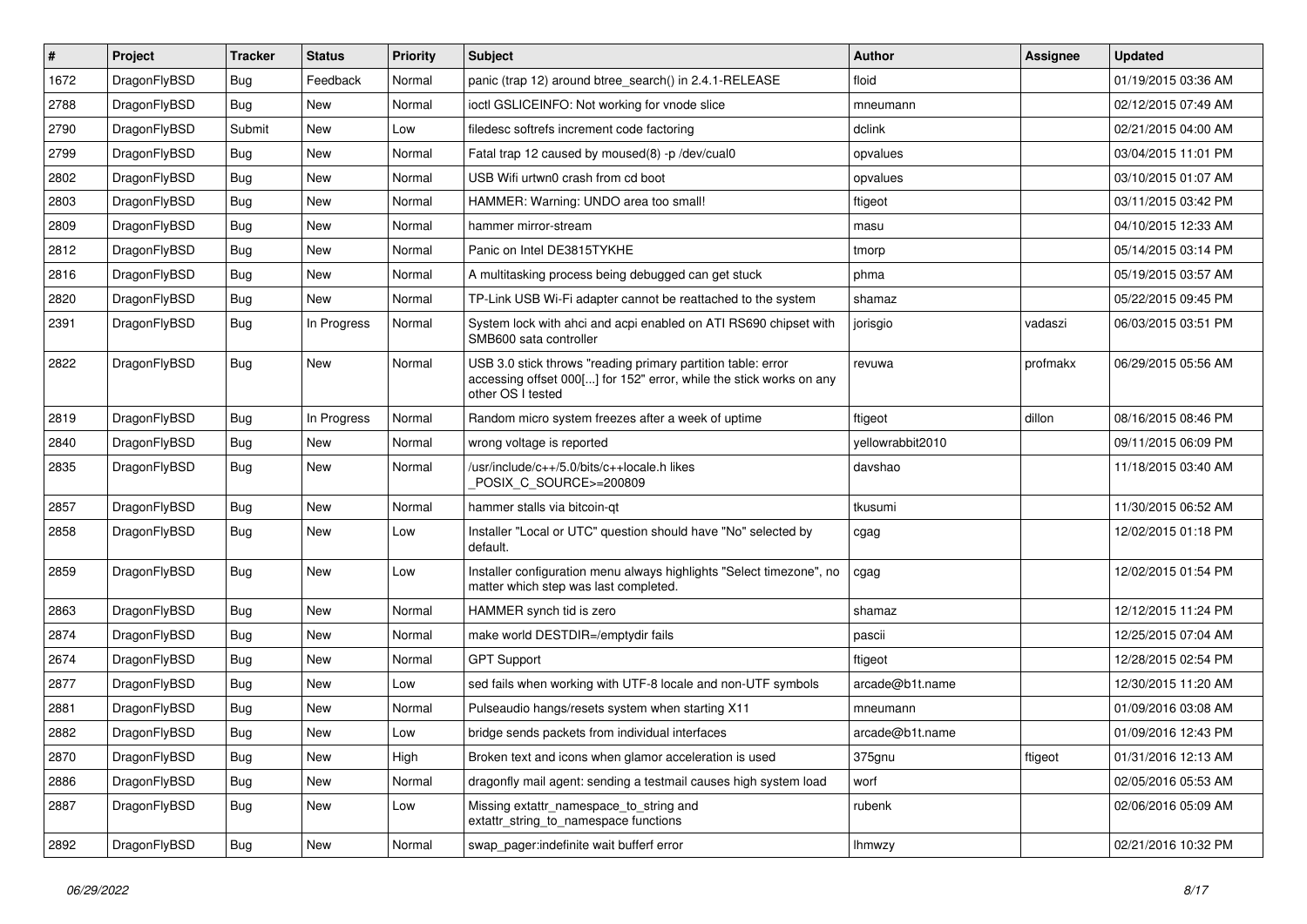| $\pmb{\#}$ | Project      | <b>Tracker</b> | <b>Status</b> | <b>Priority</b> | Subject                                                                                                      | <b>Author</b>          | Assignee | <b>Updated</b>      |
|------------|--------------|----------------|---------------|-----------------|--------------------------------------------------------------------------------------------------------------|------------------------|----------|---------------------|
| 2890       | DragonFlyBSD | Bug            | New           | Normal          | not able to boot usb installer on Toshiba Chromebook 2                                                       | johnnywhishbone        |          | 02/22/2016 03:42 AM |
| 2891       | DragonFlyBSD | <b>Bug</b>     | <b>New</b>    | Normal          | Kernel panic in IEEE802.11 related code                                                                      | shamaz                 |          | 05/29/2016 05:49 PM |
| 2878       | DragonFlyBSD | Bug            | New           | Low             | [fix] CCVER problem when using clang and cpu extensions<br>(intrinsics)                                      | arcade@b1t.name        |          | 06/24/2016 04:25 AM |
| 2924       | DragonFlyBSD | Bug            | New           | Normal          | cat -v fails to tag characters in extended table with M- prefix with<br>some locales                         | sevan                  |          | 07/11/2016 07:18 AM |
| 2930       | DragonFlyBSD | Bug            | <b>New</b>    | High            | 'objcache' causes panic during 'nfs_readdir'                                                                 | tofergus               |          | 07/26/2016 01:09 PM |
| 2931       | DragonFlyBSD | Bug            | New           | Low             | 'gdb' of 'vkernel' unable to print backtrace                                                                 | tofergus               |          | 07/26/2016 01:51 PM |
| 2933       | DragonFlyBSD | Submit         | <b>New</b>    | Normal          | Remove unix domain socket support from cat(1)                                                                | sevan                  |          | 08/01/2016 08:10 PM |
| 2936       | DragonFlyBSD | Bug            | <b>New</b>    | Normal          | loader.efi crashes while loading kernel                                                                      | spaceille              |          | 08/20/2016 06:17 AM |
| 2915       | DragonFlyBSD | Bug            | New           | High            | Hammer mirror-copy problem                                                                                   | dfbsd                  |          | 08/25/2016 05:28 AM |
| 2957       | DragonFlyBSD | Bug            | Feedback      | Normal          | swapoff-a followed by swapon-a doesn't give your swap back                                                   | neilb                  |          | 10/09/2016 04:17 AM |
| 2958       | DragonFlyBSD | Bug            | Feedback      | Normal          | Hammer FS dies during pruning after massive write load                                                       | neilb                  |          | 10/11/2016 04:20 AM |
| 2526       | DragonFlyBSD | Bug            | New           | Normal          | hammer cleanup doesn't run on first day of DST                                                               | pavalos                |          | 10/18/2016 05:28 PM |
| 1307       | DragonFlyBSD | Bug            | In Progress   | Normal          | hammer tid -2 shows unexpected result                                                                        | corecode               |          | 10/18/2016 05:29 PM |
| 2970       | DragonFlyBSD | Bug            | <b>New</b>    | Normal          | kernel 4.7: "Is -I" causes panic on UDF filesystem: "bgetvp -<br>overlapping buffer"                         | peeter                 |          | 12/21/2016 02:46 AM |
| 2972       | DragonFlyBSD | Bug            | <b>New</b>    | Normal          | ipfw3 "deny to me" does not work correctly                                                                   | mneumann               |          | 12/27/2016 12:11 PM |
| 2994       | DragonFlyBSD | Bug            | New           | Normal          | Intermittent boot hangs after git: hammer - HAMMER Version 7                                                 | davshao                |          | 03/30/2017 02:06 PM |
| 3006       | DragonFlyBSD | Bug            | New           | Normal          | boot0cfg: panic in kern_udev.c in function _udev_dict_set_cstr when   MichiGreat<br>installing in VirtualBox |                        |          | 04/01/2017 02:22 PM |
| 3018       | DragonFlyBSD | Bug            | <b>New</b>    | Normal          | sys/bus/u4b/wlan/if_run.c:5464]: (style) Redundant condition                                                 | dcb                    |          | 04/11/2017 11:26 AM |
| 3022       | DragonFlyBSD | <b>Bug</b>     | New           | Normal          | sys/dev/netif/ath/ath/if_ath.c:2142: strange bitmask?                                                        | dcb                    |          | 04/11/2017 11:49 AM |
| 3024       | DragonFlyBSD | Bug            | New           | Low             | sys/dev/netif/wi/if_wi.c:1090]: (style) Redundant condition                                                  | dcb                    |          | 04/11/2017 11:56 AM |
| 3021       | DragonFlyBSD | Bug            | In Progress   | Normal          | sys/dev/drm/i915/i915_gem_stolen.c:115]: (error) Signed integer<br>overflow for expression '65535<<20'       | dcb                    |          | 04/11/2017 12:46 PM |
| 3035       | DragonFlyBSD | Bug            | New           | Normal          | panic: assertion "cpu $>= 0$ && cpu < ncpus" failed in netisr cpuport<br>at /usr/src/sys/net/netisr2.h:87    | masu                   |          | 05/11/2017 01:24 AM |
| 3036       | DragonFlyBSD | <b>Bug</b>     | <b>New</b>    | Normal          | panic in icmp redirect start() ASSERT IN NETISR(0)                                                           | tautolog               |          | 05/11/2017 07:27 PM |
| 3011       | DragonFlyBSD | Bug            | In Progress   | Normal          | dragonfly/sys/dev/netif/re/re.c: suspicious code?                                                            | dcb                    |          | 07/29/2017 01:26 AM |
| 3049       | DragonFlyBSD | Bug            | New           | Normal          | panic DragonFly v4.8.1-RELEASE by mounting a malformed<br>msdosfs image [12.128]                             | open.source@ribose.com |          | 08/14/2017 02:53 AM |
| 3051       | DragonFlyBSD | <b>Bug</b>     | New           | Normal          | panic DragonFly v4.8.1-RELEASE by mounting a malformed NTFS<br>image [12.000]                                | open.source@ribose.com |          | 08/14/2017 03:20 AM |
| 3052       | DragonFlyBSD | Bug            | New           | Normal          | panic DragonFly v4.8.1-RELEASE by mounting a malformed NTFS<br>image [64.000]                                | open.source@ribose.com |          | 08/14/2017 03:22 AM |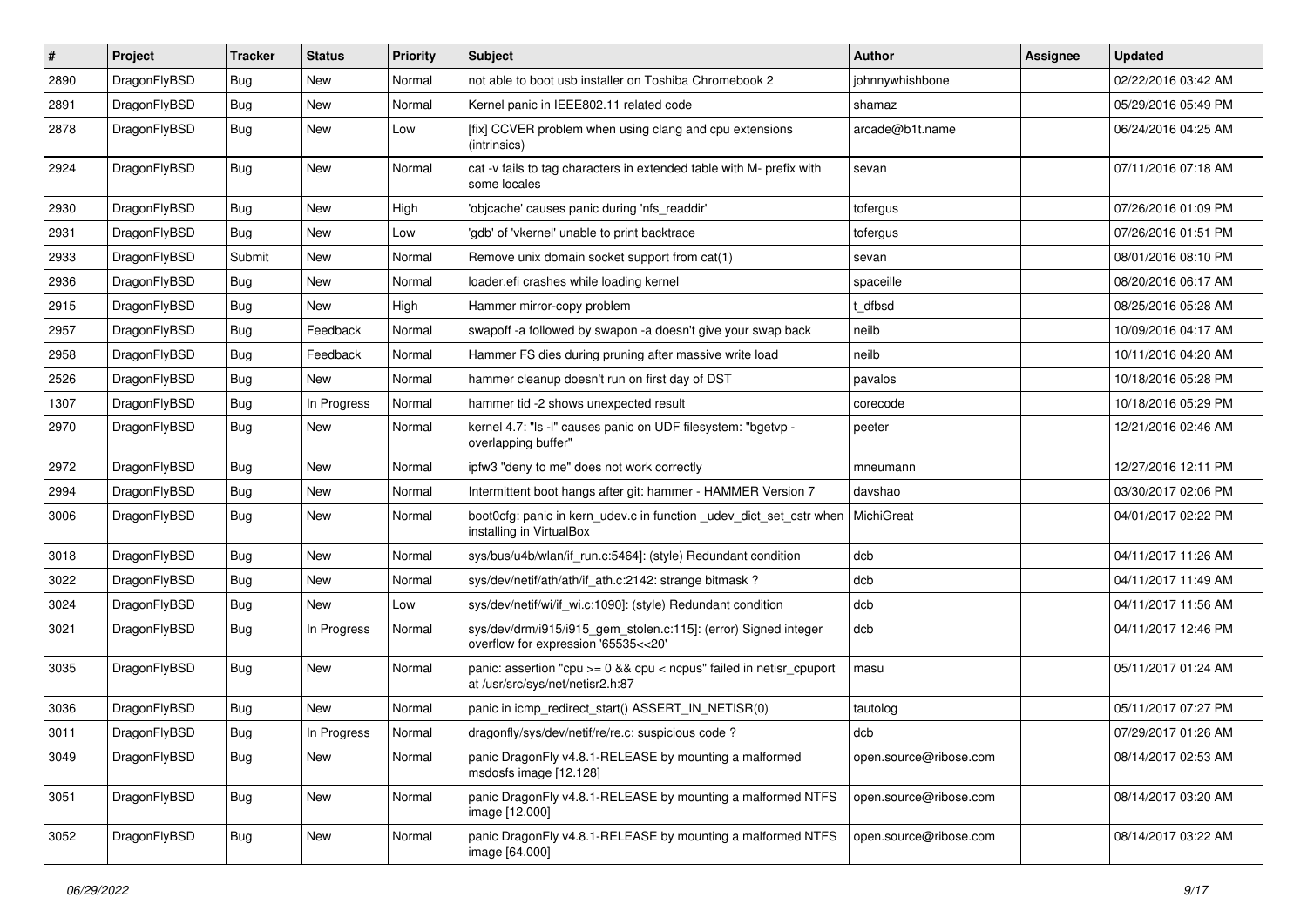| $\vert$ # | Project      | <b>Tracker</b> | <b>Status</b> | <b>Priority</b> | <b>Subject</b>                                                                                                     | Author           | Assignee | <b>Updated</b>      |
|-----------|--------------|----------------|---------------|-----------------|--------------------------------------------------------------------------------------------------------------------|------------------|----------|---------------------|
| 3025      | DragonFlyBSD | Bug            | <b>New</b>    | Normal          | sys/dev/powermng/powernow/powernow.c:284: bad comparison?                                                          | dcb              |          | 09/23/2017 07:45 AM |
| 3076      | DragonFlyBSD | <b>Bug</b>     | <b>New</b>    | Normal          | sys/dev/netif/ig_hal/e1000_ich8lan.c:1594: sanity checking mixup?                                                  | dcb              |          | 10/11/2017 01:58 AM |
| 3110      | DragonFlyBSD | <b>Bug</b>     | <b>New</b>    | Normal          | crash with ipfw3 under load                                                                                        | bnegre82         |          | 12/09/2017 06:22 AM |
| 3111      | DragonFlyBSD | <b>Bug</b>     | In Progress   | High            | Mouse lags every second heavily under X11                                                                          | mneumann         |          | 12/12/2017 09:46 PM |
| 3116      | DragonFlyBSD | Bug            | New           | Normal          | da0 detects on very big volume if to remove usb install stick and<br>reboot on Intel NUC5PPYH                      | dpostolov        |          | 01/07/2018 09:40 PM |
| 3117      | DragonFlyBSD | <b>Bug</b>     | <b>New</b>    | Normal          | Problem with colours if "intel" video-driver used                                                                  | dpostolov        |          | 01/07/2018 11:35 PM |
| 1521      | DragonFlyBSD | Bug            | Feedback      | Normal          | amd64 2.4 livecd won't mount root at boot                                                                          | bolapara         |          | 01/28/2018 03:45 AM |
| 3129      | DragonFlyBSD | Bug            | <b>New</b>    | High            | Kernel panic with 5.2.0 on A2SDi-4C-HLN4F                                                                          | stateless        |          | 04/24/2018 12:50 AM |
| 3132      | DragonFlyBSD | <b>Bug</b>     | <b>New</b>    | Low             | unifdef mined                                                                                                      | bcallah          |          | 04/26/2018 08:34 PM |
| 3134      | DragonFlyBSD | <b>Bug</b>     | <b>New</b>    | Normal          | RFC 3021 (/31 networks) appear to be unsupported                                                                   | jailbird         |          | 05/16/2018 11:03 PM |
| 3135      | DragonFlyBSD | Submit         | New           | Normal          | Add EVFILT RECV and EVFILT SEND                                                                                    | tautolog         |          | 05/25/2018 09:59 PM |
| 3139      | DragonFlyBSD | Bug            | <b>New</b>    | Normal          | USB Mouse Does Not Work in DragonflyBSD guest on VirtualBox                                                        | chiguy1256       |          | 06/24/2018 10:14 PM |
| 3142      | DragonFlyBSD | Submit         | <b>New</b>    | Normal          | lib/libdmsg: Unbreak using new API EVP CIPHER CTX new()                                                            | tkusumi          |          | 07/08/2018 04:18 AM |
| 3143      | DragonFlyBSD | <b>Bug</b>     | <b>New</b>    | Normal          | assertion "0" failed in hammer2 inode xop chain sync                                                               | cbin             |          | 07/18/2018 12:50 PM |
| 3120      | DragonFlyBSD | Bug            | <b>New</b>    | Normal          | Intel AC 8260 firmware does not load                                                                               | Vintodrimmer     |          | 08/28/2018 03:30 AM |
| 3147      | DragonFlyBSD | Submit         | New           | Normal          | Enable headless installation                                                                                       | ddegroot         |          | 10/09/2018 01:25 PM |
| 2898      | DragonFlyBSD | <b>Bug</b>     | <b>New</b>    | Normal          | <b>HAMMER</b> panic                                                                                                | pavalos          |          | 11/03/2018 07:05 AM |
| 3154      | DragonFlyBSD | Submit         | <b>New</b>    | Normal          | Update serial handling in bootloader                                                                               | ddegroot         | dillon   | 11/06/2018 11:21 PM |
| 2287      | DragonFlyBSD | Bug            | <b>New</b>    | Normal          | HAMMER(ROOT) Illegal UNDO TAIL signature at<br>300000001967c000                                                    | y0n3t4n1         |          | 11/07/2018 01:22 AM |
| 3157      | DragonFlyBSD | Bug            | <b>New</b>    | Normal          | TP-Link UE300 not working in 5.2-RELEASE                                                                           | tuxillo          |          | 11/15/2018 02:08 PM |
| 2250      | DragonFlyBSD | <b>Bug</b>     | New           | Normal          | Kernel panic                                                                                                       | adamk            |          | 11/23/2018 01:10 AM |
| 3141      | DragonFlyBSD | <b>Bug</b>     | New           | Normal          | dhclient blocks boot process                                                                                       | rowo             |          | 12/16/2018 11:01 AM |
| 1580      | DragonFlyBSD | Bug            | Feedback      | Normal          | Panic (Fatal trap 12: page fault while in kernel mode) while playing<br>with pf and netif names                    | rumcic           |          | 12/21/2018 01:21 AM |
| 3165      | DragonFlyBSD | Bug            | New           | Normal          | Looping at boot time                                                                                               | gop              |          | 12/28/2018 01:04 PM |
| 3152      | DragonFlyBSD | <b>Bug</b>     | Feedback      | Normal          | Console's size in ttyv0 and single user mode is sticking to 80x25,<br>while ttyv1 can make use of the whole screen | overtime         |          | 02/24/2019 01:08 AM |
| 3184      | DragonFlyBSD | Bug            | <b>New</b>    | Normal          | tsleep(9) return value when PCATCH specified                                                                       | tkusumi          |          | 04/03/2019 06:49 AM |
| 1850      | DragonFlyBSD | <b>Bug</b>     | <b>New</b>    | Normal          | volume-add on hammer root fs panic                                                                                 | Johannes.Hofmann |          | 04/18/2019 04:27 AM |
| 3124      | DragonFlyBSD | Bug            | <b>New</b>    | High            | DragonFlyBSD 5.0.2 with Hammer2 with UEFI install doesn't boot                                                     | wiesl            |          | 06/18/2019 05:07 AM |
| 3047      | DragonFlyBSD | Bug            | <b>New</b>    | Normal          | HAMMER critical write error                                                                                        | samuel           |          | 06/19/2019 09:50 AM |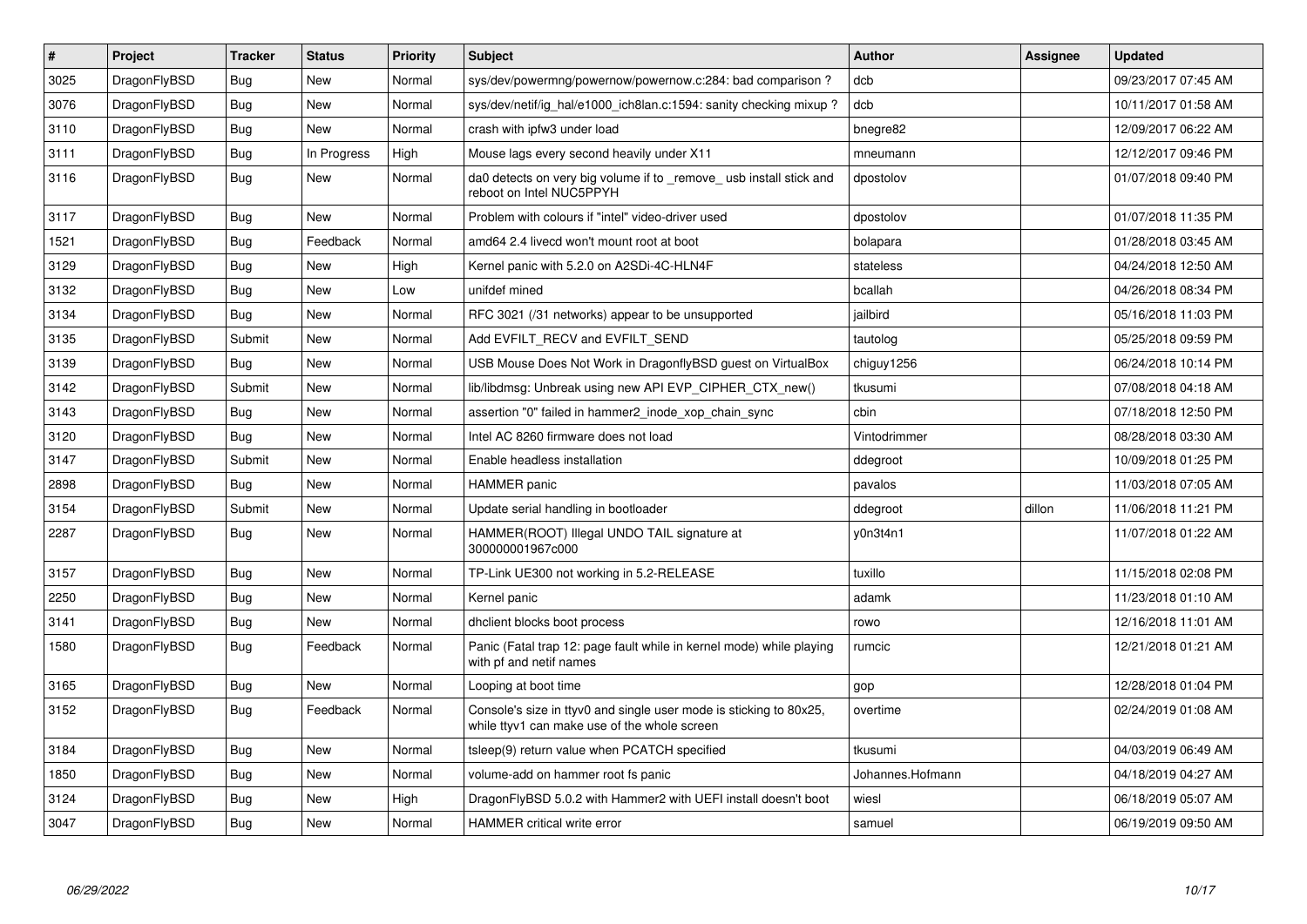| $\sharp$ | Project      | <b>Tracker</b> | <b>Status</b> | <b>Priority</b> | Subject                                                                                                                                                     | <b>Author</b>     | Assignee | <b>Updated</b>      |
|----------|--------------|----------------|---------------|-----------------|-------------------------------------------------------------------------------------------------------------------------------------------------------------|-------------------|----------|---------------------|
| 3194     | DragonFlyBSD | Bug            | New           | High            | Hammer kernel crash on mirror-stream of PFS after upgrade<br>(assertion "cursor->flags &<br>HAMMER_CURSOR_ITERATE_CHECK" failed in<br>hammer_btree_iterate) | Anonymous         |          | 06/29/2019 01:32 PM |
| 1390     | DragonFlyBSD | Bug            | In Progress   | Normal          | Use id_t type for {get,set}priority()                                                                                                                       | Anonymous         | tuxillo  | 07/05/2019 02:18 AM |
| 3196     | DragonFlyBSD | <b>Bug</b>     | New           | Normal          | test issue after redmine upgrade (2)                                                                                                                        | tuxillo           |          | 07/05/2019 04:33 AM |
| 3199     | DragonFlyBSD | Bug            | <b>New</b>    | Normal          | PFS label not found panic                                                                                                                                   | tse               |          | 08/21/2019 03:51 AM |
| 3206     | DragonFlyBSD | Submit         | New           | Normal          | update psm/kbd to FreeBSD 12.0 code                                                                                                                         | htse              |          | 10/05/2019 03:49 PM |
| 3209     | DragonFlyBSD | <b>Bug</b>     | <b>New</b>    | Normal          | svc has some minor bugs                                                                                                                                     | arcade@b1t.name   |          | 10/24/2019 09:08 AM |
| 3215     | DragonFlyBSD | Bug            | <b>New</b>    | Normal          | Hang in tcdrain(3) after write(3)                                                                                                                           | noloader          |          | 11/25/2019 03:08 PM |
| 3217     | DragonFlyBSD | <b>Bug</b>     | New           | Normal          | rescue tools: make install fails if rescue folder doesn't exist                                                                                             | t dfbsd           |          | 11/27/2019 08:16 PM |
| 3218     | DragonFlyBSD | <b>Bug</b>     | <b>New</b>    | Normal          | Kernel panics are not sent to comconsole when booted over EFI                                                                                               | mqudsi            |          | 12/02/2019 08:52 PM |
| 3222     | DragonFlyBSD | <b>Bug</b>     | <b>New</b>    | Normal          | gcc - undefined reference to '__atomic_load' (missing libatomic?)                                                                                           | mneumann          |          | 02/08/2020 02:45 AM |
| 3224     | DragonFlyBSD | <b>Bug</b>     | New           | Normal          | Kernel panic when trying to ping6                                                                                                                           | zhtw              |          | 03/08/2020 08:55 AM |
| 3225     | DragonFlyBSD | <b>Bug</b>     | <b>New</b>    | Normal          | nfsd freeze when using qemu                                                                                                                                 | tse               |          | 03/17/2020 11:52 AM |
| 3227     | DragonFlyBSD | Submit         | <b>New</b>    | Normal          | Add HAMMER2 instructions in the installation medium README                                                                                                  | daftaupe          |          | 03/26/2020 03:34 PM |
| 3219     | DragonFlyBSD | <b>Bug</b>     | New           | Normal          | x11/xorg port can not be build                                                                                                                              | <b>UlasSAYGIN</b> |          | 03/31/2020 08:57 AM |
| 3231     | DragonFlyBSD | Bug            | <b>New</b>    | Normal          | wifi drops on 5.8                                                                                                                                           | tse               |          | 04/06/2020 05:08 AM |
| 3226     | DragonFlyBSD | <b>Bug</b>     | New           | Normal          | Xorg freezes in vm: thread stuck in "objtrm1"                                                                                                               | peeter            |          | 04/08/2020 02:10 AM |
| 3197     | DragonFlyBSD | Bug            | <b>New</b>    | Normal          | DragonFly upgrades                                                                                                                                          | tse               |          | 04/18/2020 04:18 PM |
| 3235     | DragonFlyBSD | <b>Bug</b>     | <b>New</b>    | Normal          | Kernel panic in devfs vnops.c                                                                                                                               | mneumann          |          | 04/28/2020 07:00 AM |
| 3238     | DragonFlyBSD | <b>Bug</b>     | New           | Normal          | race conditions when printing from vkernel console                                                                                                          | piecuch           |          | 05/19/2020 02:50 PM |
| 3239     | DragonFlyBSD | Bug            | <b>New</b>    | Normal          | unable to SIGKILL glitched emacs                                                                                                                            | piecuch           |          | 05/26/2020 03:30 AM |
| 3240     | DragonFlyBSD | <b>Bug</b>     | New           | High            | compile error because of openssl with /usr/dports/security/rhash for<br>mysql 8 install                                                                     | <b>UlasSAYGIN</b> |          | 06/04/2020 08:05 AM |
| 3208     | DragonFlyBSD | <b>Bug</b>     | <b>New</b>    | Normal          | Crash related to nfsd                                                                                                                                       | tse               |          | 06/11/2020 05:52 AM |
| 3170     | DragonFlyBSD | <b>Bug</b>     | New           | Normal          | repeatable nfsd crash                                                                                                                                       | tse               |          | 06/11/2020 05:52 AM |
| 3107     | DragonFlyBSD | <b>Bug</b>     | <b>New</b>    | Low             | ACPI interrupt storm when loading i915 on Lenovo T460                                                                                                       | oyvinht           |          | 07/15/2020 07:01 AM |
| 3245     | DragonFlyBSD | <b>Bug</b>     | <b>New</b>    | Normal          | panic: free: guard1x fail, i915 load from loader.conf                                                                                                       | polachok          |          | 08/21/2020 10:36 AM |
| 2587     | DragonFlyBSD | <b>Bug</b>     | New           | Normal          | SATA DVD writer not detected by DragonFly                                                                                                                   | srussell          |          | 09/04/2020 08:55 AM |
| 3246     | DragonFlyBSD | <b>Bug</b>     | New           | Normal          | HAMMER2 unable to handle ENOSPC properly                                                                                                                    | tkusumi           |          | 09/04/2020 11:11 AM |
| 3243     | DragonFlyBSD | <b>Bug</b>     | New           | Normal          | SMART status not reported properly for SSD disks                                                                                                            | daftaupe          |          | 09/09/2020 11:03 PM |
| 3247     | DragonFlyBSD | <b>Bug</b>     | New           | Normal          | Kernel panic doing nothing much                                                                                                                             | phma              |          | 09/12/2020 11:40 PM |
| 3249     | DragonFlyBSD | <b>Bug</b>     | New           | Normal          | HAMMER2 fsync(2) not working properly                                                                                                                       | tkusumi           |          | 09/21/2020 07:07 AM |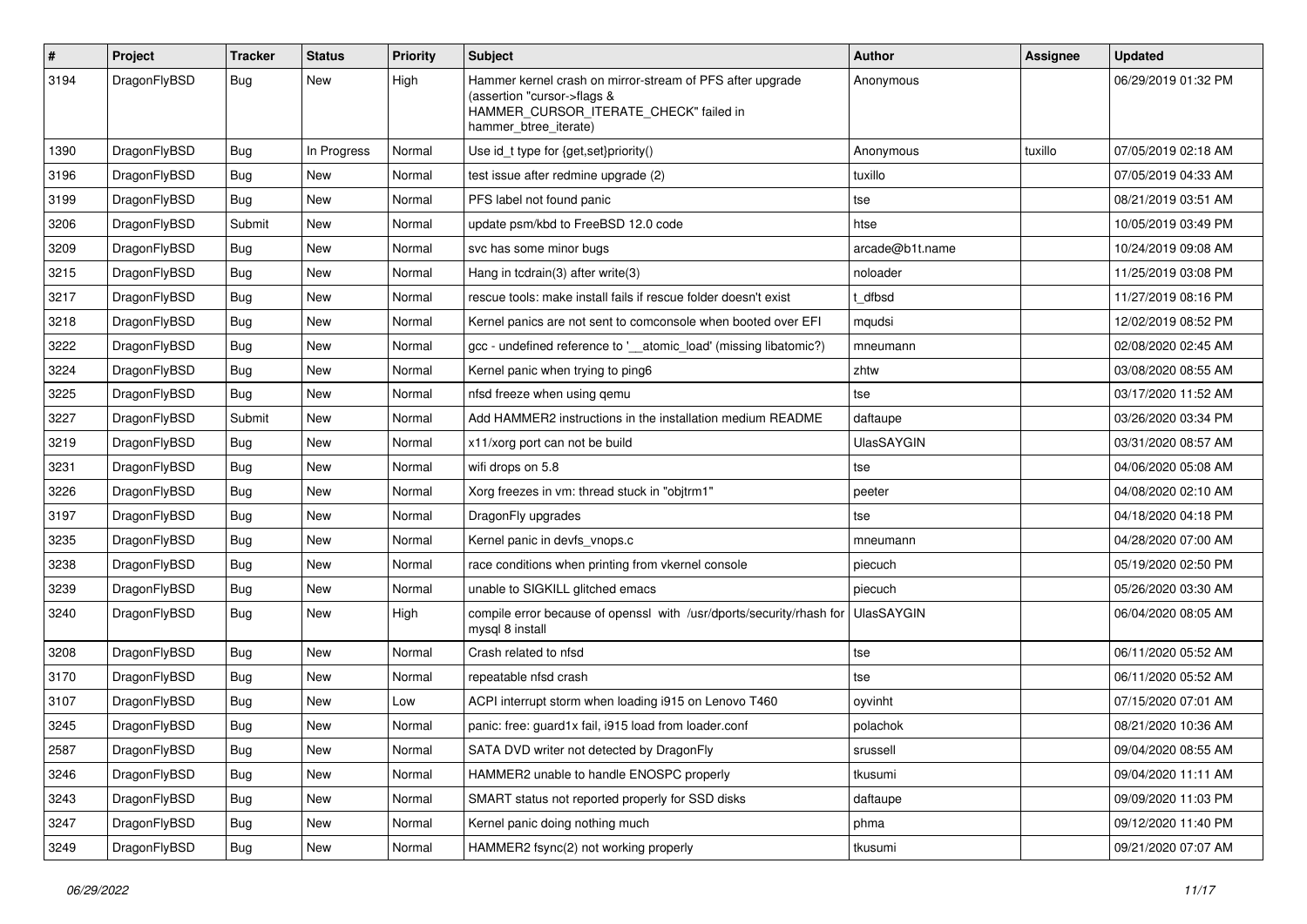| #    | Project      | Tracker    | <b>Status</b> | <b>Priority</b> | <b>Subject</b>                                                                               | Author    | Assignee | Updated             |
|------|--------------|------------|---------------|-----------------|----------------------------------------------------------------------------------------------|-----------|----------|---------------------|
| 3252 | DragonFlyBSD | <b>Bug</b> | <b>New</b>    | Normal          | tcsetattr/tcgetattr set errno incorrectly on non-TTY                                         | tonyc     |          | 10/26/2020 09:34 PM |
| 3041 | DragonFlyBSD | Submit     | <b>New</b>    | Normal          | firmware: Remove embedding of multiple images in one module.                                 | Anonymous |          | 12/25/2020 02:15 AM |
| 3228 | DragonFlyBSD | Bug        | <b>New</b>    | Low             | pfi kif unref: state refcount $\leq 0$ in dmesg                                              | justin    |          | 03/05/2021 06:39 AM |
| 3266 | DragonFlyBSD | <b>Bug</b> | <b>New</b>    | High            | Filesystems broken due to "KKASSERT(count &<br>TOK_COUNTMASK);"                              | tkusumi   |          | 03/15/2021 01:21 PM |
| 3205 | DragonFlyBSD | Bug        | Feedback      | High            | Go compiler net test failing                                                                 | t dfbsd   | tuxillo  | 05/10/2021 02:45 AM |
| 2358 | DragonFlyBSD | Bug        | In Progress   | Normal          | DFBSD v3.0.2.32.g928ca - panic: hammer: insufficient undo FIFO<br>space!                     | tuxillo   | tuxillo  | 05/10/2021 02:50 AM |
| 2438 | DragonFlyBSD | Submit     | Feedback      | Normal          | <b>TRIM</b> fixes                                                                            | Anonymous | tuxillo  | 05/11/2021 03:45 AM |
| 781  | DragonFlyBSD | <b>Bug</b> | In Progress   | Normal          | fdisk uses wrong geometry on usb flash drives                                                | corecode  | tuxillo  | 05/11/2021 03:50 AM |
| 847  | DragonFlyBSD | Bug        | Feedback      | Normal          | processes getting stuck on mount point                                                       | corecode  | tuxillo  | 05/11/2021 03:50 AM |
| 884  | DragonFlyBSD | <b>Bug</b> | In Progress   | High            | Performance/memory problems under filesystem IO load                                         | hasso     |          | 05/11/2021 03:50 AM |
| 901  | DragonFlyBSD | Bug        | Feedback      | Normal          | route show needs to get data from all cpus                                                   | corecode  | tuxillo  | 05/11/2021 03:50 AM |
| 911  | DragonFlyBSD | <b>Bug</b> | Feedback      | Normal          | kldload/kernel linker can exceed malloc reserve and panic system                             | corecode  | tuxillo  | 05/11/2021 03:51 AM |
| 1030 | DragonFlyBSD | <b>Bug</b> | In Progress   | Normal          | msdosfs umount panic                                                                         | corecode  | tuxillo  | 05/11/2021 03:51 AM |
| 1198 | DragonFlyBSD | <b>Bug</b> | <b>New</b>    | High            | DDB loops panic in db_read_bytes                                                             | corecode  | tuxillo  | 05/11/2021 03:51 AM |
| 1287 | DragonFlyBSD | Bug        | Feedback      | Normal          | altg configuration doesn't work                                                              | corecode  | tuxillo  | 05/11/2021 03:51 AM |
| 1368 | DragonFlyBSD | <b>Bug</b> | In Progress   | Normal          | suspend signal race?                                                                         | qhwt+dfly |          | 05/11/2021 03:51 AM |
| 1440 | DragonFlyBSD | Bug        | <b>New</b>    | Normal          | ptrace/gdb doesn't work after process blocks SIGTRAP                                         | corecode  | tuxillo  | 05/11/2021 03:52 AM |
| 1442 | DragonFlyBSD | <b>Bug</b> | <b>New</b>    | Normal          | blocking SIGSEGV and triggering a segment violation produces an<br>all CPU consuming process | corecode  | tuxillo  | 05/11/2021 03:52 AM |
| 1469 | DragonFlyBSD | <b>Bug</b> | In Progress   | Normal          | Hammer history security concern                                                              | corecode  | tuxillo  | 05/11/2021 03:52 AM |
| 1474 | DragonFlyBSD | Bug        | <b>New</b>    | Normal          | ithread 1 unexpectedly rescheduled                                                           | corecode  | tuxillo  | 05/11/2021 03:52 AM |
| 1475 | DragonFlyBSD | Bug        | In Progress   | Normal          | kernel blocks with low memory and syscons setting a high res mode<br>' scrollback            | corecode  | tuxillo  | 05/11/2021 03:52 AM |
| 1528 | DragonFlyBSD | <b>Bug</b> | In Progress   | Normal          | ktrace does not show proper return values for pipe(2)                                        | corecode  | tuxillo  | 05/11/2021 03:52 AM |
| 1547 | DragonFlyBSD | Bug        | In Progress   | Normal          | disklabel64 automatic sizing                                                                 | corecode  | tuxillo  | 05/11/2021 03:52 AM |
| 1556 | DragonFlyBSD | <b>Bug</b> | <b>New</b>    | Normal          | many processes stuck in "hmrrcm", system unusable                                            | corecode  | tuxillo  | 05/11/2021 03:52 AM |
| 1583 | DragonFlyBSD | <b>Bug</b> | In Progress   | Normal          | panic: assertion: cursor->trans->sync_lock_refs > 0 in<br>hammer recover cursor              | corecode  | tuxillo  | 05/11/2021 03:53 AM |
| 1584 | DragonFlyBSD | Bug        | In Progress   | Normal          | can't use ssh from jail: debug1: read passphrase: can't open<br>/dev/tty: Device busy        | corecode  | tuxillo  | 05/11/2021 03:53 AM |
| 1587 | DragonFlyBSD | Bug        | Feedback      | Normal          | can't gdb across fork                                                                        | corecode  | tuxillo  | 05/11/2021 03:54 AM |
| 1594 | DragonFlyBSD | <b>Bug</b> | <b>New</b>    | Normal          | Kernel panic during boot from Live CD on Dell E6400                                          | bodie     |          | 05/11/2021 03:54 AM |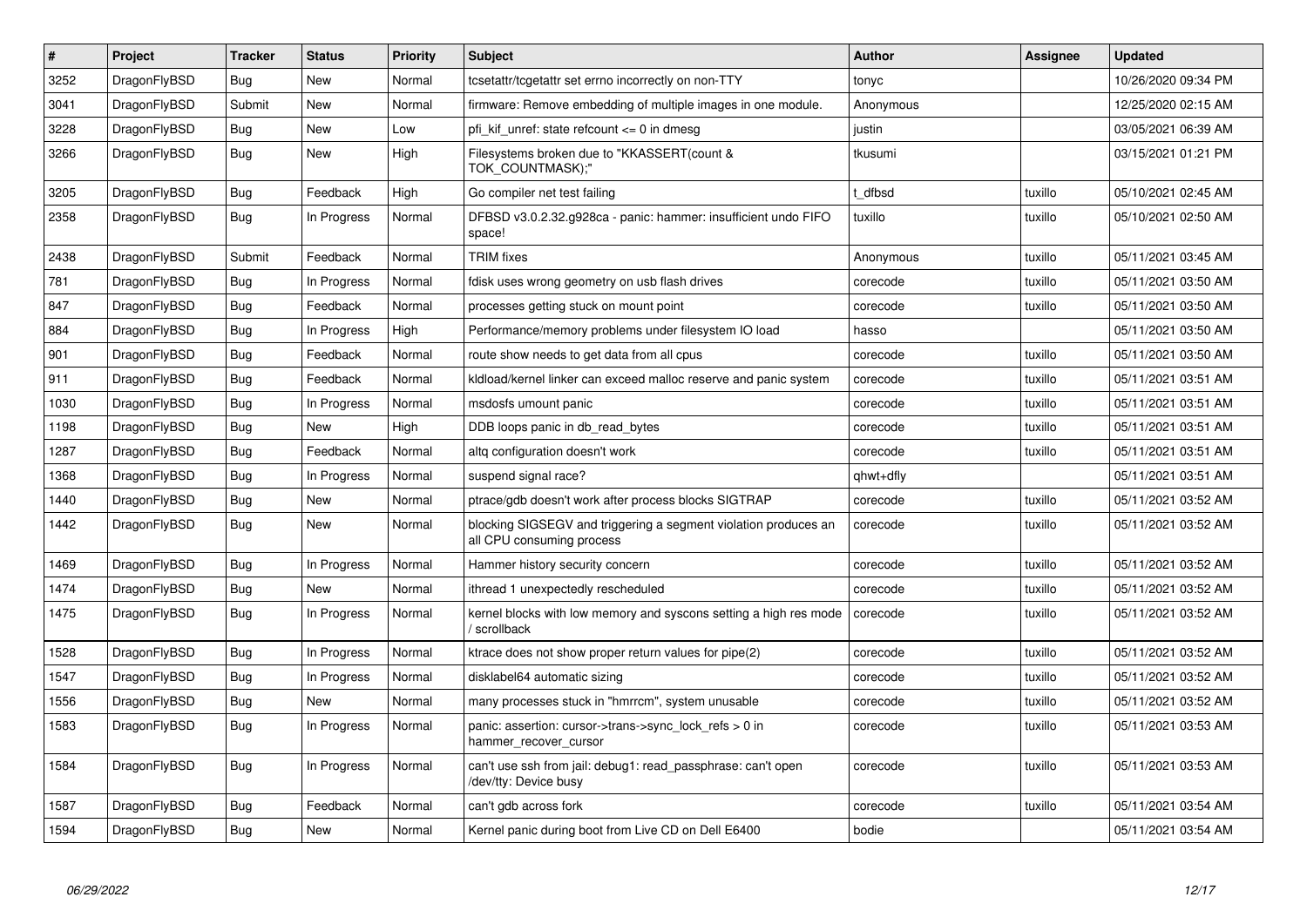| ∦    | Project      | <b>Tracker</b> | <b>Status</b> | <b>Priority</b> | <b>Subject</b>                                                                                                                                            | <b>Author</b>      | Assignee  | <b>Updated</b>      |
|------|--------------|----------------|---------------|-----------------|-----------------------------------------------------------------------------------------------------------------------------------------------------------|--------------------|-----------|---------------------|
| 2544 | DragonFlyBSD | <b>Bug</b>     | <b>New</b>    | Normal          | live DVD system boot (menu option 1) caused db > prompt on<br>PE1950                                                                                      | estrabd            |           | 05/11/2021 03:54 AM |
| 2630 | DragonFlyBSD | Bug            | <b>New</b>    | Normal          | Bring in latest iconv fixes from FreeBSD10 as well as csmapper<br>updates                                                                                 | tuxillo            |           | 05/11/2021 03:54 AM |
| 2641 | DragonFlyBSD | <b>Bug</b>     | <b>New</b>    | Normal          | Panic when loading natapci as module                                                                                                                      | tuxillo            |           | 05/11/2021 03:54 AM |
| 2647 | DragonFlyBSD | <b>Bug</b>     | <b>New</b>    | Normal          | HAMMER panic on 3.6.0                                                                                                                                     | tuxillo            |           | 05/11/2021 03:54 AM |
| 2708 | DragonFlyBSD | Bug            | New           | Normal          | unable to send TCP nor UDP on age(4) interface                                                                                                            | dermiste           |           | 05/11/2021 03:54 AM |
| 604  | DragonFlyBSD | Bug            | In Progress   | Normal          | 1.8.1-RELEASE - clock runs fast on mainboard ASUS P5A-B                                                                                                   | yeti               |           | 05/11/2021 03:55 AM |
| 2067 | DragonFlyBSD | <b>Bug</b>     | New           | Normal          | sound/pcm: "play interrupt timeout, channel dead"                                                                                                         | matthiasr          |           | 05/11/2021 03:55 AM |
| 2735 | DragonFlyBSD | <b>Bug</b>     | <b>New</b>    | Urgent          | iwn panics SYSSASSERT                                                                                                                                     | cnb                |           | 05/11/2021 03:55 AM |
| 2736 | DragonFlyBSD | Bug            | New           | High            | kernel panics on acpi timer probe function                                                                                                                | cnb                |           | 05/11/2021 03:55 AM |
| 2808 | DragonFlyBSD | <b>Bug</b>     | <b>New</b>    | Normal          | X freeze by switching between X and VT - results in black screen                                                                                          | lukesky333         |           | 05/11/2021 03:55 AM |
| 2825 | DragonFlyBSD | Bug            | New           | High            | 3x dhclient = hanging system (objcache exhausted)                                                                                                         | jaccovonb          | sepherosa | 05/11/2021 03:55 AM |
| 998  | DragonFlyBSD | Bug            | In Progress   | Normal          | Unconfiguring a vn while it is mounted                                                                                                                    | rumcic             | tuxillo   | 05/11/2021 04:00 AM |
| 1101 | DragonFlyBSD | Bug            | Feedback      | Normal          | ohci related panic                                                                                                                                        | polachok           |           | 05/11/2021 04:00 AM |
| 1148 | DragonFlyBSD | <b>Bug</b>     | In Progress   | Low             | BCM4311 wireless network adapter detected but not functional                                                                                              | archimedes.gaviola |           | 05/11/2021 04:00 AM |
| 1181 | DragonFlyBSD | <b>Bug</b>     | In Progress   | Normal          | ACX111 panic                                                                                                                                              | elekktretterr      |           | 05/11/2021 04:00 AM |
| 1218 | DragonFlyBSD | <b>Bug</b>     | In Progress   | Normal          | panic: assertion: $error == 0$ in hammer_start_transaction                                                                                                | rumcic             |           | 05/11/2021 04:00 AM |
| 1282 | DragonFlyBSD | Bug            | Feedback      | Normal          | panic (trap 12) when booting SMP kernel on Atom 330 (dual core)                                                                                           | tomaz.borstnar     |           | 05/11/2021 04:00 AM |
| 1293 | DragonFlyBSD | <b>Bug</b>     | <b>New</b>    | Normal          | 2.2.1-REL Installer Request                                                                                                                               | mk                 | tuxillo   | 05/11/2021 04:00 AM |
| 1313 | DragonFlyBSD | <b>Bug</b>     | <b>New</b>    | Low             | Signal code in kernel needs major overhaul (signal queues,<br>si code, si addr)                                                                           | hasso              |           | 05/11/2021 04:00 AM |
| 1332 | DragonFlyBSD | Bug            | Feedback      | Normal          | DFBSD 2.2 - Booting usbcdrom/usbsticks on thinkpad hangs on<br>"BTX Halted"                                                                               | tuxillo            |           | 05/11/2021 04:00 AM |
| 1336 | DragonFlyBSD | Bug            | In Progress   | Normal          | Still looking for reports of missed directory entries w/ HAMMER                                                                                           | dillon             |           | 05/11/2021 04:00 AM |
| 1387 | DragonFlyBSD | Bug            | Feedback      | Normal          | zero-size malloc and ps: kvm_getprocs: Bad address                                                                                                        | qhwt+dfly          |           | 05/11/2021 04:00 AM |
| 1411 | DragonFlyBSD | <b>Bug</b>     | Feedback      | Normal          | Burning doesn't work with ahci(4)                                                                                                                         | hasso              | dillon    | 05/11/2021 04:00 AM |
| 1428 | DragonFlyBSD | <b>Bug</b>     | Feedback      | Low             | POSIX.1e implementation is too old                                                                                                                        | hasso              | tuxillo   | 05/11/2021 04:00 AM |
| 1429 | DragonFlyBSD | <b>Bug</b>     | Feedback      | Normal          | vkernel bug - "mfree: m->m_nextpkt != NULL"                                                                                                               | dillon             |           | 05/11/2021 04:00 AM |
| 1448 | DragonFlyBSD | <b>Bug</b>     | Feedback      | Normal          | panic: assertion: _tp->tt_msg->tt_cpuid == mycpuid in<br>tcp_callout_active tcp_output tcp_usr_send netmsg_pru_send<br>netmsg_service tcpmsg_service_loop | dillon             |           | 05/11/2021 04:00 AM |
| 1454 | DragonFlyBSD | <b>Bug</b>     | Feedback      | Normal          | Unable to boot from external USB DVD drive                                                                                                                | elekktretterr      |           | 05/11/2021 04:01 AM |
| 1481 | DragonFlyBSD | Bug            | Feedback      | Normal          | panic: assertion: kva_p(buf) in soopt_from_kbuf (after ipfw pipe<br>show, 2.2.1-R)                                                                        | combiner           |           | 05/11/2021 04:01 AM |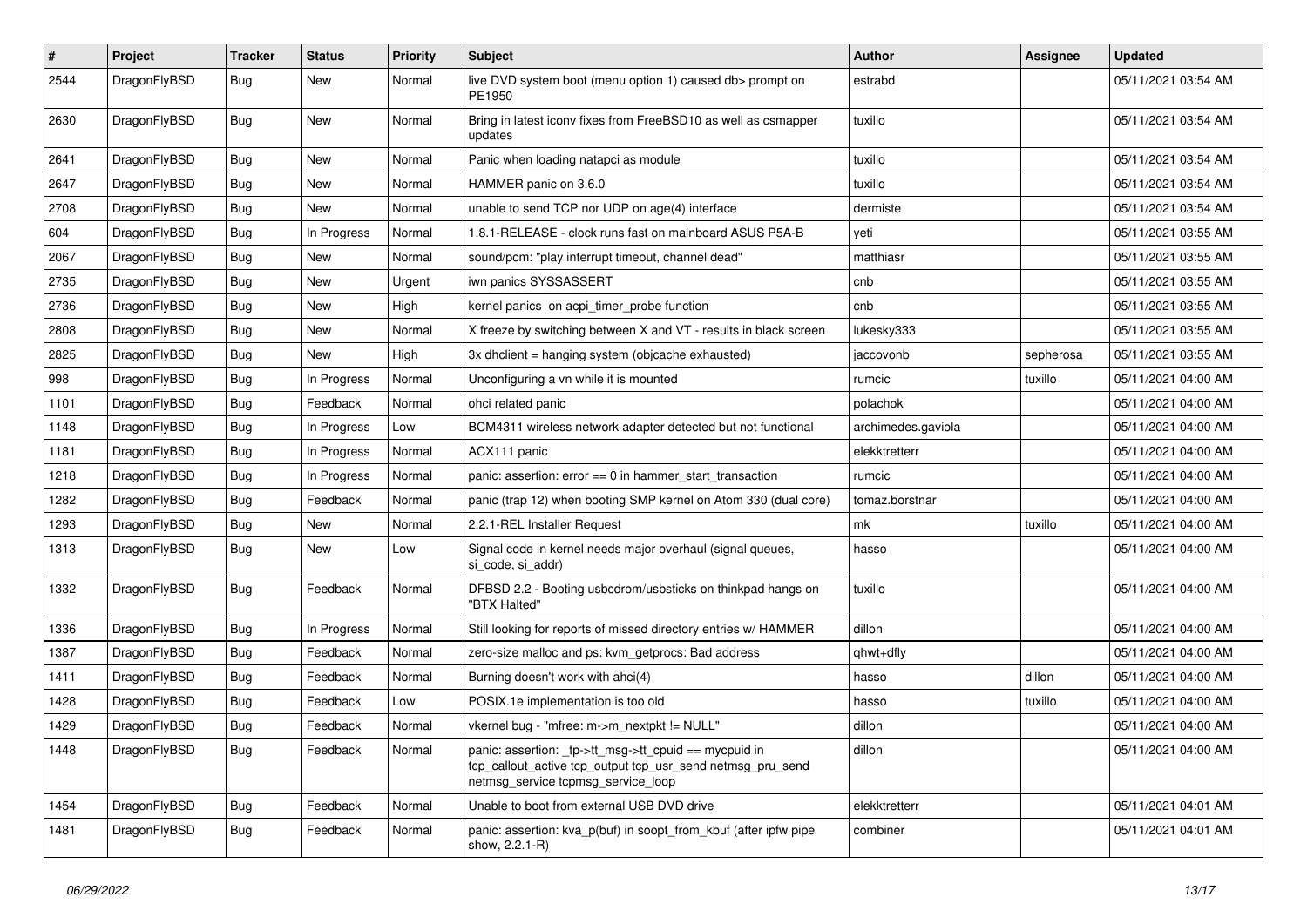| #    | Project      | <b>Tracker</b> | <b>Status</b> | <b>Priority</b> | Subject                                                                                                              | <b>Author</b> | Assignee  | <b>Updated</b>      |
|------|--------------|----------------|---------------|-----------------|----------------------------------------------------------------------------------------------------------------------|---------------|-----------|---------------------|
| 1486 | DragonFlyBSD | <b>Bug</b>     | Feedback      | Normal          | Interrupt storm related to SATA DVD device                                                                           | hasso         |           | 05/11/2021 04:01 AM |
| 1577 | DragonFlyBSD | <b>Bug</b>     | Feedback      | Normal          | panic: assertion: leaf->base.obj_id == ip->obj_id in<br>hammer_ip_delete_range                                       | qhwt+dfly     |           | 05/11/2021 04:01 AM |
| 168  | DragonFlyBSD | <b>Bug</b>     | In Progress   | Normal          | Livelocked limit engaged while trying to setup IPW wireless                                                          | mschacht      | sepherosa | 05/11/2021 04:05 AM |
| 1591 | DragonFlyBSD | Bug            | Feedback      | Normal          | Lenovo X301 hangs with AHCI Driver CMD TIMEOUT<br>STS=d0 <bsy></bsy>                                                 | eocallaghan   |           | 05/11/2021 04:05 AM |
| 1613 | DragonFlyBSD | Bug            | Feedback      | Normal          | USB Keyboard not working on master                                                                                   | elekktretterr |           | 05/11/2021 04:05 AM |
| 1618 | DragonFlyBSD | <b>Bug</b>     | Feedback      | Normal          | collision for 'struct pmap' when using RPC and <sys user.h=""></sys>                                                 | carenas       |           | 05/11/2021 04:05 AM |
| 1717 | DragonFlyBSD | <b>Bug</b>     | Feedback      | Normal          | HAMMER panic in hammer cursor down()                                                                                 | josepht1      |           | 05/11/2021 04:05 AM |
| 1744 | DragonFlyBSD | <b>Bug</b>     | In Progress   | Normal          | HAMMER fsstress panic in hammer_setup_child_callback                                                                 | vsrinivas     |           | 05/11/2021 04:05 AM |
| 1745 | DragonFlyBSD | <b>Bug</b>     | Feedback      | Normal          | kmalloc panic                                                                                                        | josepht       |           | 05/11/2021 04:05 AM |
| 1749 | DragonFlyBSD | <b>Bug</b>     | In Progress   | Normal          | HAMMER fsstress panic in hammer_flush_inode_core<br>'ip->flush_state != HAMMER_FST_FLUSH'                            | vsrinivas     |           | 05/11/2021 04:06 AM |
| 2013 | DragonFlyBSD | <b>Bug</b>     | In Progress   | Normal          | oversized DMA request loop                                                                                           | josepht       |           | 05/11/2021 04:06 AM |
| 2631 | DragonFlyBSD | <b>Bug</b>     | In Progress   | Low             | Verify library versioning current with full package build and switch it<br>on (after publishing packages)            | tuxillo       |           | 05/11/2021 04:06 AM |
| 2636 | DragonFlyBSD | <b>Bug</b>     | Feedback      | Low             | Add -x flag to iostat (a la solaris)                                                                                 | tuxillo       |           | 05/11/2021 04:07 AM |
| 2638 | DragonFlyBSD | <b>Bug</b>     | Feedback      | High            | Fix machdep.pmap mmu optimize                                                                                        | tuxillo       |           | 05/11/2021 04:07 AM |
| 2675 | DragonFlyBSD | <b>Bug</b>     | New           | Low             | Ultimate N WiFi Link 5300 get iwn_intr: fatal firmware error on 5GHz                                                 | revuwa        |           | 05/11/2021 04:07 AM |
| 2828 | DragonFlyBSD | <b>Bug</b>     | <b>New</b>    | High            | On AMD APUs and Bulldozer CPUs, the machdep.cpu_idle_hlt<br>sysctl should be 3 by default                            | vadaszi       | vadaszi   | 05/11/2021 04:07 AM |
| 2852 | DragonFlyBSD | <b>Bug</b>     | New           | Normal          | Hammer File System - hangs on undo during system boot / mount -<br>will not recover on DragonFlyBSD newer than 3.6.0 | abale         |           | 05/11/2021 04:07 AM |
| 1192 | DragonFlyBSD | Submit         | <b>New</b>    | Normal          | KKASSERTs in sys/kern/uipc_{msg,socket}.c are too strict                                                             | rumcic        |           | 05/11/2021 04:07 AM |
| 2717 | DragonFlyBSD | Submit         | Feedback      | Normal          | Out of range numeric handling                                                                                        | dclink        | tuxillo   | 05/11/2021 04:08 AM |
| 2721 | DragonFlyBSD | Submit         | Feedback      | Low             | Some few zalloc calls to objcache ones replacements                                                                  | dclink        | tuxillo   | 05/11/2021 04:08 AM |
| 2921 | DragonFlyBSD | Submit         | New           | Normal          | Allow moused to accept userland mouse events                                                                         | tautolog      |           | 05/11/2021 04:08 AM |
| 2414 | DragonFlyBSD | Bug            | In Progress   | Normal          | Lenovo S10 acpi freeze (not new)                                                                                     | davshao       |           | 05/11/2021 04:13 AM |
| 3089 | DragonFlyBSD | <b>Bug</b>     | In Progress   | Normal          | vtnet(4) - disable TCP checksum offload by default                                                                   | jlane         | vadaszi   | 05/11/2021 04:14 AM |
| 3101 | DragonFlyBSD | <b>Bug</b>     | <b>New</b>    | Low             | PFI CGI install not working in dragonflybsd 5.0.1 USB install                                                        | bnegre82      |           | 05/11/2021 04:14 AM |
| 3113 | DragonFlyBSD | <b>Bug</b>     | In Progress   | Urgent          | Booting vKernel fails due being out of swap space                                                                    | tcullen       |           | 05/11/2021 04:14 AM |
| 2917 | DragonFlyBSD | <b>Bug</b>     | New           | Normal          | da8: reading primary partition table: error accessing offset<br>000000000000 for 512                                 | liweitianux   |           | 05/11/2021 08:43 PM |
| 3269 | DragonFlyBSD | <b>Bug</b>     | In Progress   | Normal          | Is double-buffer'd buf still required by HAMMER2 ?                                                                   | tkusumi       |           | 05/12/2021 04:09 PM |
| 2806 | DragonFlyBSD | <b>Bug</b>     | New           | Normal          | failed to configure a link-local address on ath $0$ (errno = 22)                                                     | Chingyuan     |           | 05/25/2021 01:00 AM |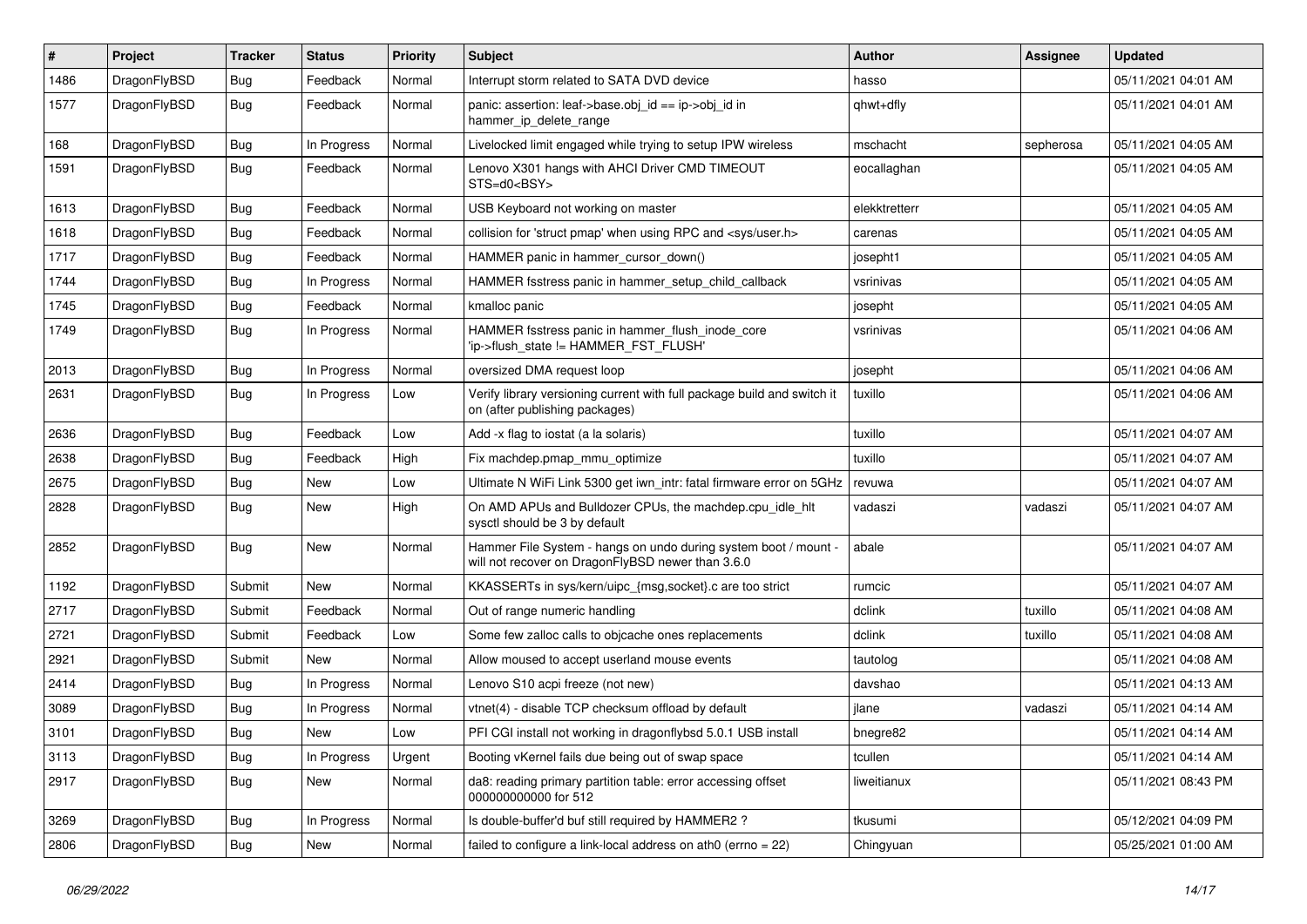| #    | Project      | <b>Tracker</b> | <b>Status</b> | <b>Priority</b> | <b>Subject</b>                                                                                            | <b>Author</b>    | Assignee | <b>Updated</b>      |
|------|--------------|----------------|---------------|-----------------|-----------------------------------------------------------------------------------------------------------|------------------|----------|---------------------|
| 3281 | DragonFlyBSD | <b>Bug</b>     | New           | Normal          | Crash after leaving unattended for a while                                                                | bhaible          |          | 07/10/2021 03:32 AM |
| 3284 | DragonFlyBSD | <b>Bug</b>     | New           | Normal          | Wrong towlower() result for U+038A                                                                        | bhaible          |          | 07/10/2021 03:34 AM |
| 3283 | DragonFlyBSD | <b>Bug</b>     | New           | Normal          | mknodat() cannot create FIFOs                                                                             | bhaible          |          | 07/10/2021 03:34 AM |
| 3282 | DragonFlyBSD | <b>Bug</b>     | New           | Normal          | unexpected errno value from fopen()                                                                       | bhaible          |          | 07/10/2021 03:34 AM |
| 3280 | DragonFlyBSD | <b>Bug</b>     | New           | Normal          | KMS console and i915(4) not working in 6.0                                                                | cmusser          |          | 07/10/2021 03:35 AM |
| 3276 | DragonFlyBSD | Submit         | New           | Normal          | Add option controlling whether gpt expand expands the last partition<br>(needs testing)                   | falsifian        |          | 07/10/2021 03:35 AM |
| 3278 | DragonFlyBSD | <b>Bug</b>     | New           | Normal          | Second screen image is distorted                                                                          | arcade@b1t.name  |          | 07/10/2021 03:36 AM |
| 3189 | DragonFlyBSD | Bug            | New           | Normal          | Allow DragonFly Mail Agent to accept an alternate config via<br>command line switch                       | iang             |          | 08/16/2021 12:42 AM |
| 3031 | DragonFlyBSD | Submit         | In Progress   | Normal          | Update drm/radeon to Linux 4.7.10 as much as possible                                                     | davshao          | ftigeot  | 08/19/2021 12:33 PM |
| 3145 | DragonFlyBSD | Submit         | In Progress   | Normal          | Update libelf to FreeBSD 12 current and build as base library usable<br>by ports                          | davshao          | tuxillo  | 08/20/2021 03:58 PM |
| 3201 | DragonFlyBSD | Submit         | New           | Normal          | Fixes make search display                                                                                 | htse             |          | 08/20/2021 04:02 PM |
| 1398 | DragonFlyBSD | Submit         | In Progress   | Normal          | hdestroy(3) restricts hash key to point to malloc'ed space                                                | Anonymous        |          | 08/20/2021 04:06 PM |
| 3298 | DragonFlyBSD | Bug            | New           | Normal          | Running "w" and having logged in via XDM through VNC, "w" prints<br>an extra error message                | piecuch          |          | 10/25/2021 09:16 AM |
| 3302 | DragonFlyBSD | <b>Bug</b>     | New           | Normal          | Will not boot on System76 Lemur Pro (lemp10)                                                              | piecuch          |          | 11/03/2021 10:21 AM |
| 3295 | DragonFlyBSD | <b>Bug</b>     | In Progress   | Normal          | Adapt devel/libvirt for nvmm                                                                              | tuxillo          | tuxillo  | 11/03/2021 04:56 PM |
| 3299 | DragonFlyBSD | <b>Bug</b>     | In Progress   | Normal          | DragonFlyBSD reports utterly wrong uptime (most of the time, right<br>after booting in)                   | adrian           |          | 11/11/2021 01:43 PM |
| 2797 | DragonFlyBSD | <b>Bug</b>     | In Progress   | Low             | vkernels with & without machdep.pmap mmu optimize                                                         | vellowrabbit2010 |          | 11/27/2021 08:06 AM |
| 2644 | DragonFlyBSD | <b>Bug</b>     | Feedback      | Normal          | 3.6.0-REL trap 9 on boot                                                                                  | memmerto         |          | 11/27/2021 08:08 AM |
| 2459 | DragonFlyBSD | <b>Bug</b>     | Feedback      | Normal          | apic problems with HP Probook 4510s                                                                       | thowe            |          | 11/27/2021 08:22 AM |
| 1718 | DragonFlyBSD | <b>Bug</b>     | Feedback      | Normal          | IDE disk drive not detected by x86_64 2.6.1 Live CD                                                       | bcox             |          | 11/27/2021 08:25 AM |
| 1661 | DragonFlyBSD | <b>Bug</b>     | In Progress   | Normal          | panic on password entry mount smb filesystem                                                              | vsrinivas        |          | 11/27/2021 08:29 AM |
| 1559 | DragonFlyBSD | <b>Bug</b>     | New           | Normal          | kernel trap                                                                                               | phma             |          | 11/27/2021 08:43 AM |
| 1819 | DragonFlyBSD | <b>Bug</b>     | In Progress   | Low             | truss - Major revamping task list                                                                         | tuxillo          | tuxillo  | 11/27/2021 08:45 AM |
| 1947 | DragonFlyBSD | <b>Bug</b>     | <b>New</b>    | Low             | GA-880GM-UD2H (rev. 1.3) AHCI fails to detect disks at the end of<br>the RAID controller                  | eocallaghan      |          | 11/27/2021 08:46 AM |
| 3301 | DragonFlyBSD | Bug            | New           | Normal          | Gkrellm from the packages is not showing logged in users in main<br>window, logged in users always $== 0$ | adrian           |          | 01/08/2022 04:24 AM |
| 3300 | DragonFlyBSD | <b>Bug</b>     | New           | Normal          | Running Xvnc from TigerVNC package through the INETD daemon<br>in TCP WAIT mode fails hard                | adrian           |          | 01/08/2022 04:25 AM |
| 3310 | DragonFlyBSD | <b>Bug</b>     | In Progress   | Normal          | NVMM+QEMU fail to boot with UEFI: Mem Assist Failed<br>[gpa=0xfffffff0]                                   | liweitianux      |          | 01/11/2022 03:22 PM |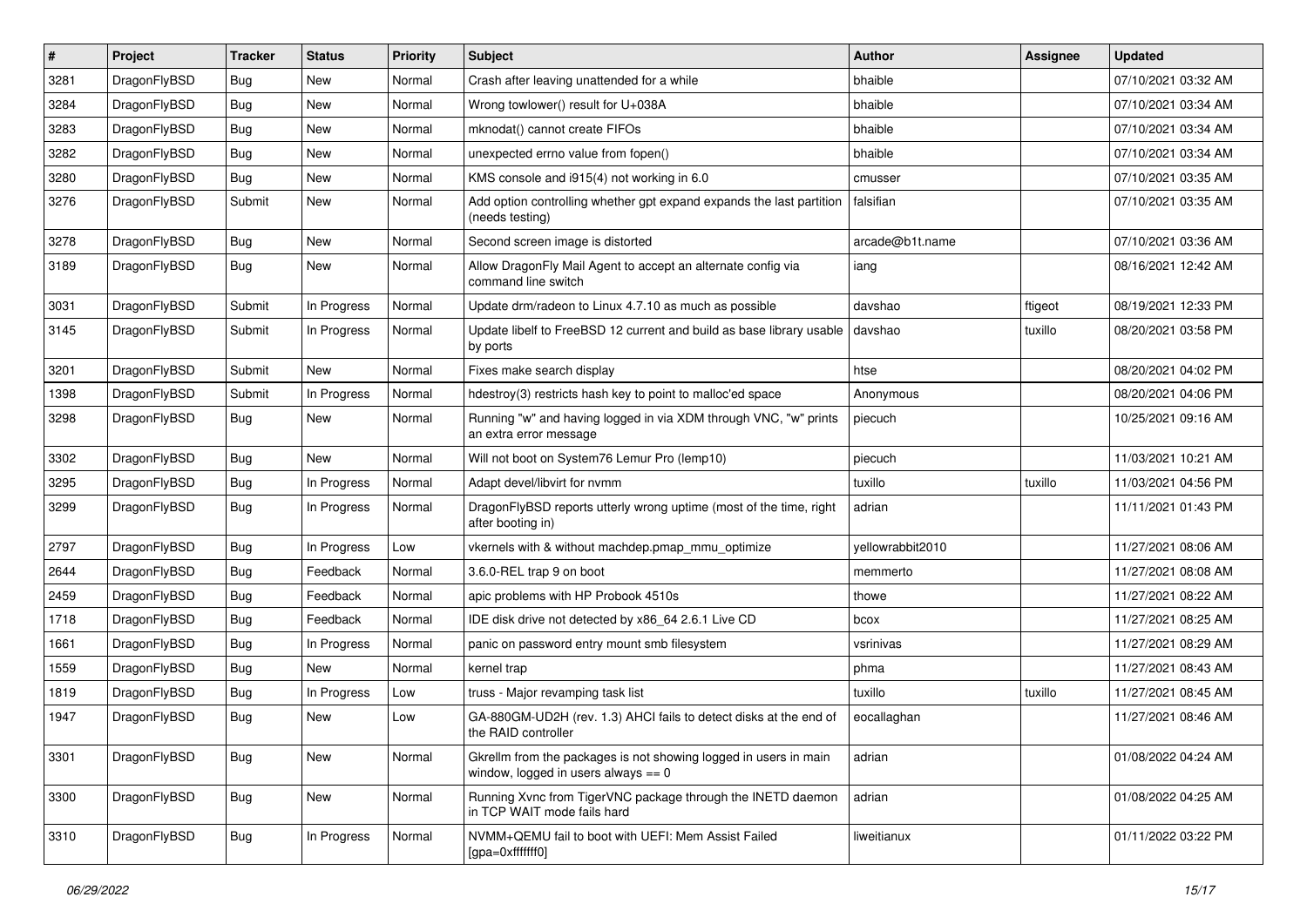| $\sharp$ | Project      | <b>Tracker</b> | <b>Status</b> | <b>Priority</b> | Subject                                                                                    | Author           | Assignee | <b>Updated</b>      |
|----------|--------------|----------------|---------------|-----------------|--------------------------------------------------------------------------------------------|------------------|----------|---------------------|
| 3311     | DragonFlyBSD | <b>Bug</b>     | New           | Low             | TrueCrypt support may cause kernel crash                                                   | arcade@b1t.name  |          | 04/29/2022 06:19 AM |
| 2585     | DragonFlyBSD | Bug            | New           | Normal          | Dfly 3.4.3 on ESXi 5.1, HP Smart Array P410 passthrough<br>recognised, but not functioning | yggdrasil        | swildner | 05/09/2022 08:14 AM |
| 3029     | DragonFlyBSD | Bug            | New           | Normal          | Running DflyBSD 4.8 on FreeBSD bhyve as a guest                                            | iron             |          | 05/13/2022 04:33 AM |
| 1397     | DragonFlyBSD | Bug            | Feedback      | Normal          | jobs -I output inconsistency when called from script                                       | Anonymous        | tuxillo  | 05/15/2022 05:07 AM |
| 1593     | DragonFlyBSD | <b>Bug</b>     | Feedback      | Normal          | panic: assertion: $ccb == ap$ ap- $\geq$ err $ccb$ in ahci put err $ccb$                   | ftigeot          | ftigeot  | 05/15/2022 05:09 AM |
| 1727     | DragonFlyBSD | Bug            | Feedback      | Normal          | CD boot panic (2.6.1) (usb?)                                                               | kiril            |          | 05/15/2022 05:10 AM |
| 1700     | DragonFlyBSD | Submit         | In Progress   | Normal          | skip boot2 menu on <enter></enter>                                                         | Johannes.Hofmann | tuxillo  | 05/15/2022 08:35 AM |
| 1774     | DragonFlyBSD | <b>Bug</b>     | New           | Normal          | New IP header cleanup branch available for testing                                         | dillon           |          | 05/15/2022 10:59 AM |
| 1826     | DragonFlyBSD | Bug            | <b>New</b>    | Normal          | panic during boot: assertion so->so_port  in tcp_input                                     | ftigeot          |          | 05/15/2022 11:05 AM |
| 1769     | DragonFlyBSD | <b>Bug</b>     | New           | Normal          | panic: assertion: _tp->tt_msg->tt_cpuid == mycpuid in<br>tcp_callout_active                | pavalos          | sjg      | 05/15/2022 11:07 AM |
| 1836     | DragonFlyBSD | Bug            | <b>New</b>    | Normal          | Incorrect TCP checksum show up in tcpdump                                                  | robgar1          |          | 05/15/2022 11:22 AM |
| 1818     | DragonFlyBSD | <b>Bug</b>     | <b>New</b>    | Normal          | panic: Bad tailg NEXT (kqueue issue ?)                                                     | ftigeot          |          | 05/15/2022 11:40 AM |
| 1877     | DragonFlyBSD | <b>Bug</b>     | <b>New</b>    | Normal          | Freeze during 1st hammer cleanup after new install                                         | elekktretterr    |          | 05/15/2022 11:43 AM |
| 3312     | DragonFlyBSD | Submit         | <b>New</b>    | Normal          | hammer2: redundant chain modify after chain creation                                       | tkusumi          |          | 05/15/2022 01:35 PM |
| 1899     | DragonFlyBSD | <b>Bug</b>     | New           | Normal          | Keyboard doesn't work                                                                      | fransm           |          | 05/15/2022 03:32 PM |
| 3314     | DragonFlyBSD | <b>Bug</b>     | <b>New</b>    | Normal          | Bring virtio_console(4) from FreeBSD                                                       | tuxillo          | tuxillo  | 05/29/2022 08:24 AM |
| 1942     | DragonFlyBSD | <b>Bug</b>     | New           | Normal          | locking against myself in getcacheblk()?                                                   | qhwt.dfly        |          | 05/31/2022 02:15 PM |
| 1982     | DragonFlyBSD | <b>Bug</b>     | New           | Low             | There is no linuxulator on x86-64                                                          | herrgard         |          | 05/31/2022 02:25 PM |
| 243      | DragonFlyBSD | <b>Bug</b>     | Feedback      | Normal          | weird behavior in the shell                                                                | swildner         |          | 05/31/2022 02:51 PM |
| 1975     | DragonFlyBSD | <b>Bug</b>     | New           | Normal          | Applications seg fault in select() and poll()                                              | rumcic           |          | 05/31/2022 02:58 PM |
| 2042     | DragonFlyBSD | <b>Bug</b>     | New           | Normal          | kernel panic, when run boot0cfg                                                            | sepherosa        |          | 05/31/2022 03:01 PM |
| 1876     | DragonFlyBSD | <b>Bug</b>     | New           | Normal          | devfs in jail + logging out from console(ttyv1+) -> panic                                  | qhwt.dfly        | tuxillo  | 05/31/2022 03:24 PM |
| 2122     | DragonFlyBSD | Submit         | <b>New</b>    | Normal          | [Review] Fixes to the VFS layer                                                            | ftigeot          |          | 05/31/2022 03:25 PM |
| 2495     | DragonFlyBSD | Bug            | New           | High            | DFBSD v3.3.0.960.g553fe7 - ocnt != 0" failed in<br>prop object release                     | tuxillo          |          | 05/31/2022 04:08 PM |
| 2498     | DragonFlyBSD | <b>Bug</b>     | New           | Normal          | DFBSD v3.2.2-RELEASE - LIST FIRST(&bp->b dep) == NULL"<br>failed in vfs vmio release       | tuxillo          |          | 05/31/2022 04:09 PM |
| 3313     | DragonFlyBSD | <b>Bug</b>     | New           | Normal          | Can't boot from my live USB at all. The kernel loading process<br>hangs.                   | rempas           |          | 06/03/2022 12:16 AM |
| 3028     | DragonFlyBSD | <b>Bug</b>     | In Progress   | Normal          | installer: confusion of set/get disk encryption passphrase dialogs                         | liweitianux      | tuxillo  | 06/03/2022 05:13 PM |
| 3160     | DragonFlyBSD | Submit         | In Progress   | Normal          | State the implementation difference in pkill/pgrep manual                                  | sevan            | tuxillo  | 06/03/2022 05:15 PM |
| 2360     | DragonFlyBSD | <b>Bug</b>     | In Progress   | Normal          | Wishlist: virtio driver import                                                             | vsrinivas        |          | 06/04/2022 04:16 AM |
| 1831     | DragonFlyBSD | Bug            | Feedback      | High            | HAMMER "malloc limit exceeded" panic                                                       | eocallaghan      | dillon   | 06/04/2022 04:38 AM |